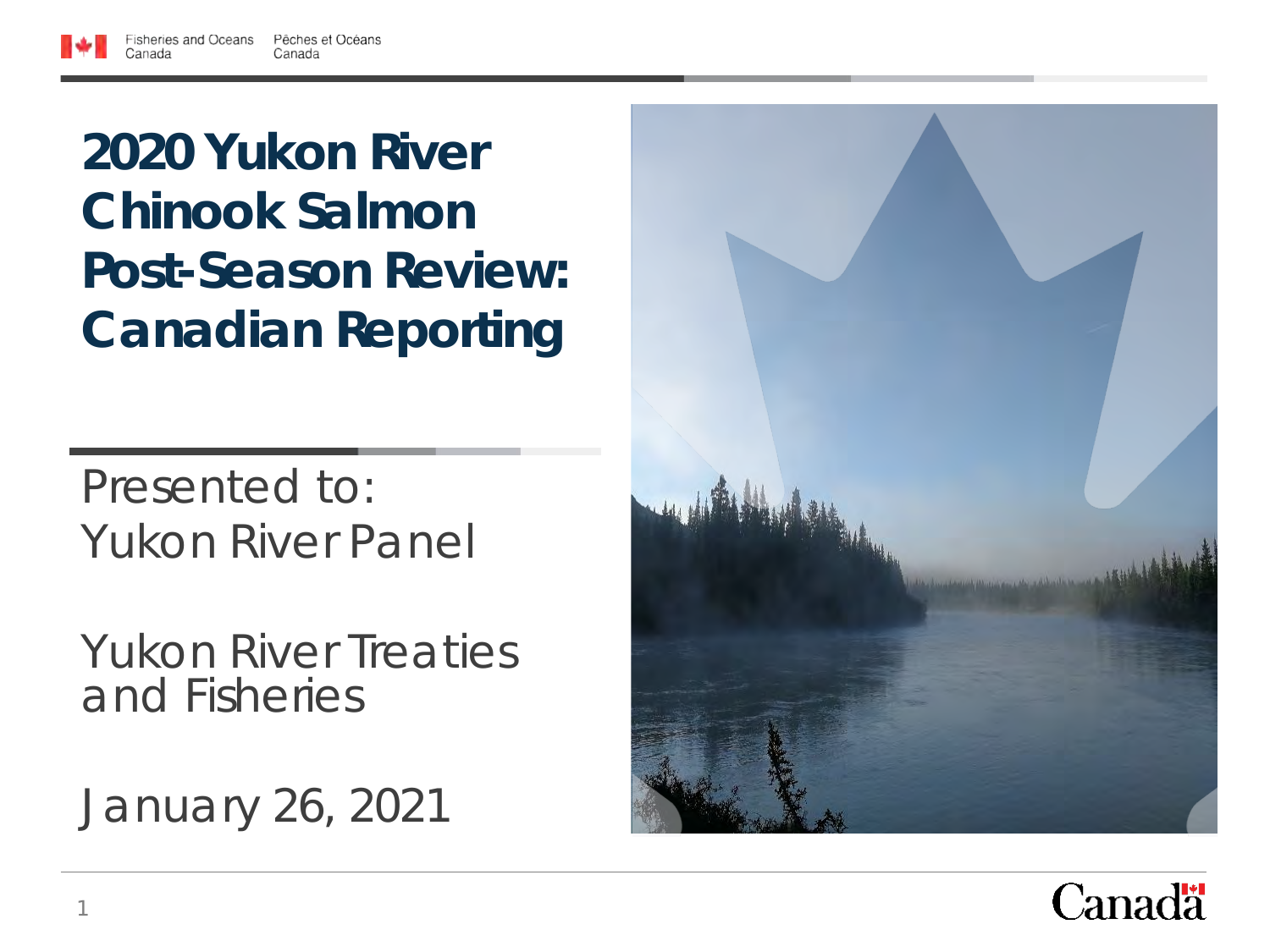### 2020 Canadian-Origin Chinook Salmon Yukon River Mainstem



Presentation Outline

- 1. Review 2020 Yukon River Panel Recommendations
- 2. Time Series of Assessment and Associated Management
	- Preseason
	- In-Season
	- Post Season
- 3. Post Season Summary of Assessment Projects
- 4. Review of Canadian Environmental Conditions
- 2 Illustration: Dr. Paul Vecsei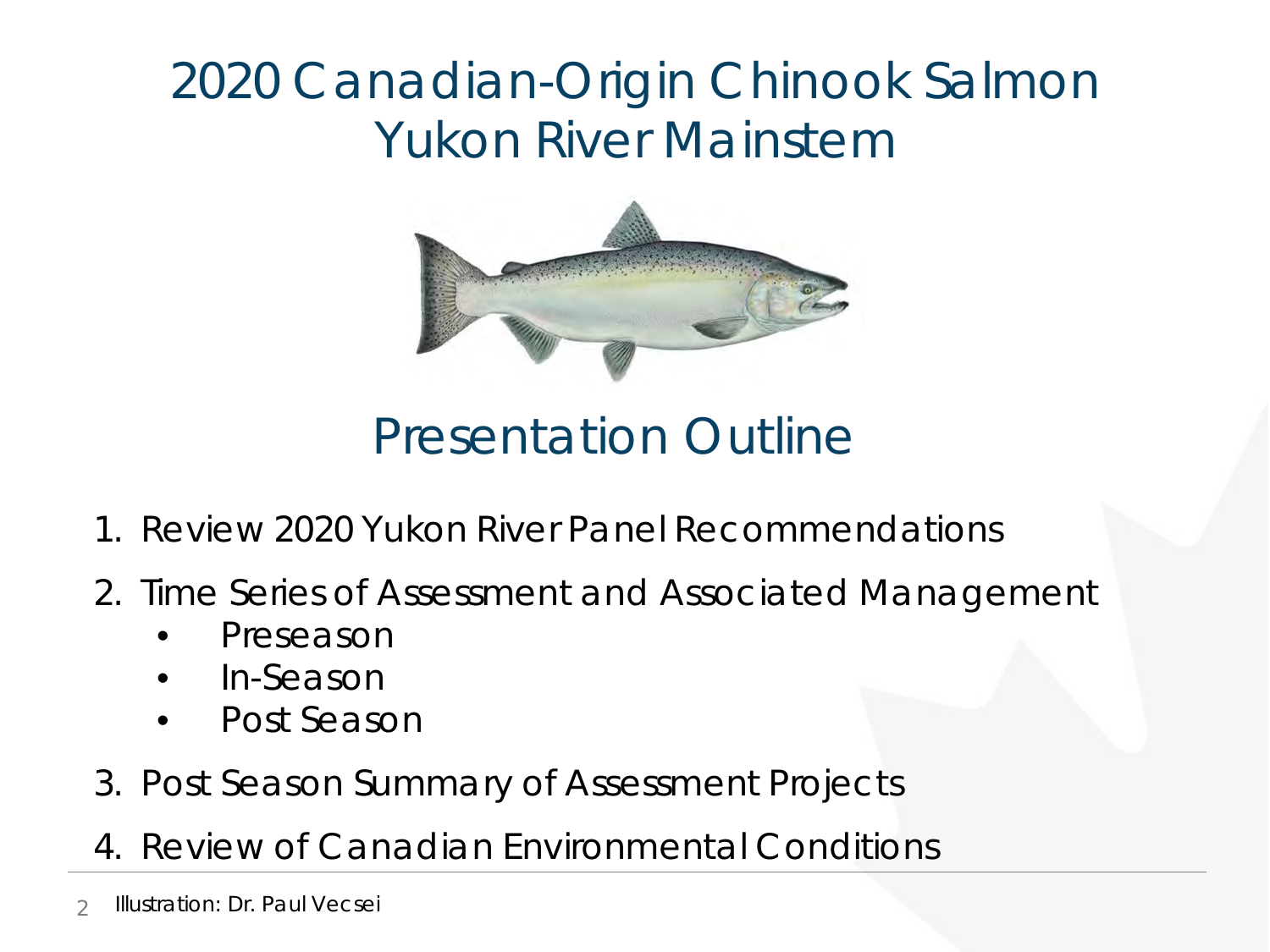## 2020 Yukon River Panel Fishery Management Recommendations

In April 2020 The Yukon River Panel provided the following four (4) recommendations for the 2020 Season:

- 1. The Canadian-origin Chinook salmon run should be managed to ensure escapement falls within the 2020 IMEG range (42,500 – 55,000) and provide for agreed harvest shares in both countries as outlined within the Yukon River Salmon Agreement.
- 2. To provide for Canadian-origin Chinook salmon conservation, limit use of gill nets to 6" mesh or smaller upstream of the Tanana River / Yukon River Mainstem confluence for the duration of the Chinook salmon migration consistent with the regulatory structures in both countries."

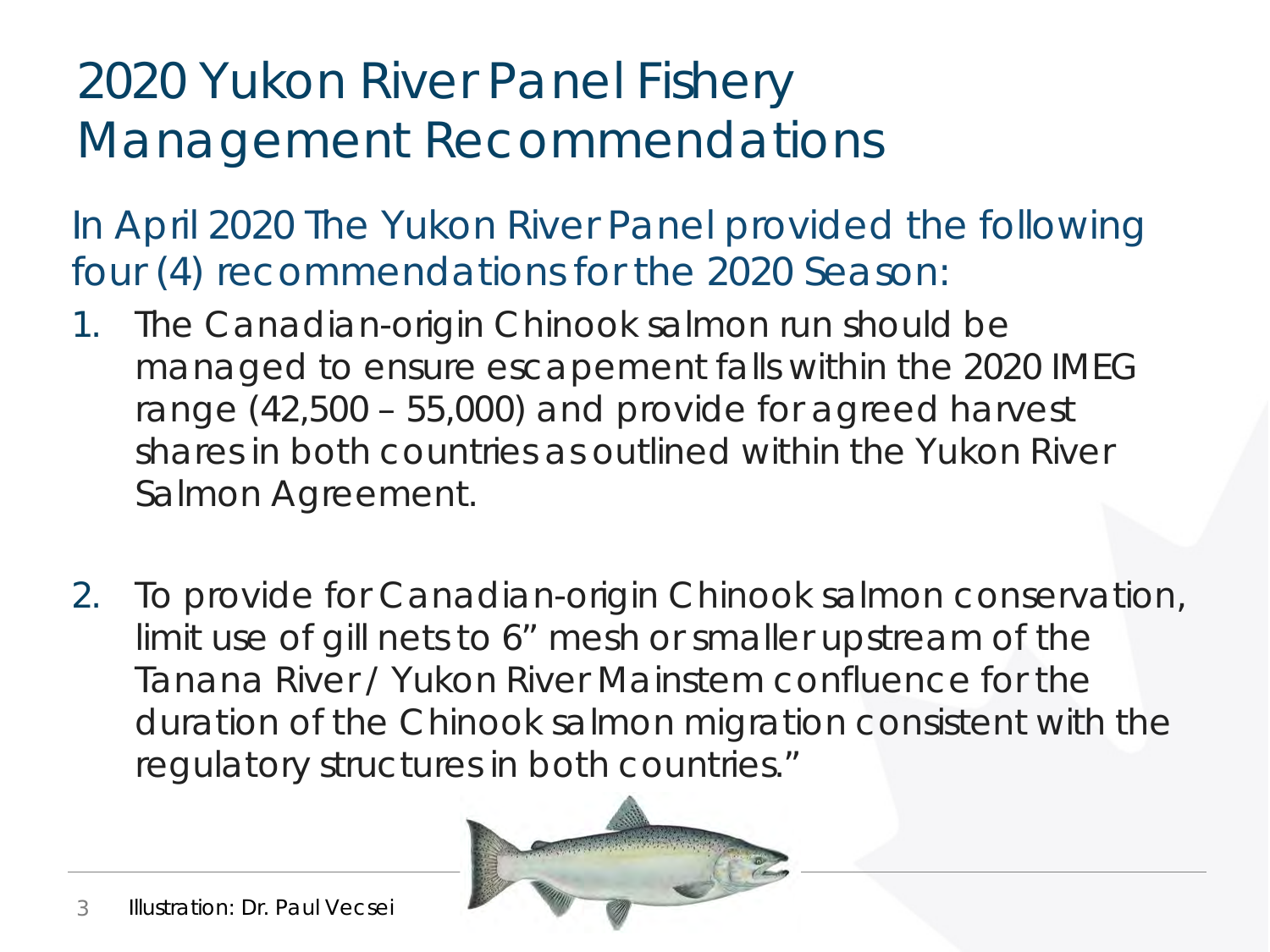# 2020 Yukon River Panel Fishery Management Recommendations Continued

- 3. Environmental conditions, in particular extreme events, should be considered in-season to inform fishery management measures implemented and resulting harvest opportunities.
- 4. In the event that in-season assessment programs are unable to operate in 2020 due to circumstances beyond Agency control, fishery harvest opportunities should be provided conservatively based on 2020 pre-season outlooks and associated Total Allowable Catch and harvest share allocations.

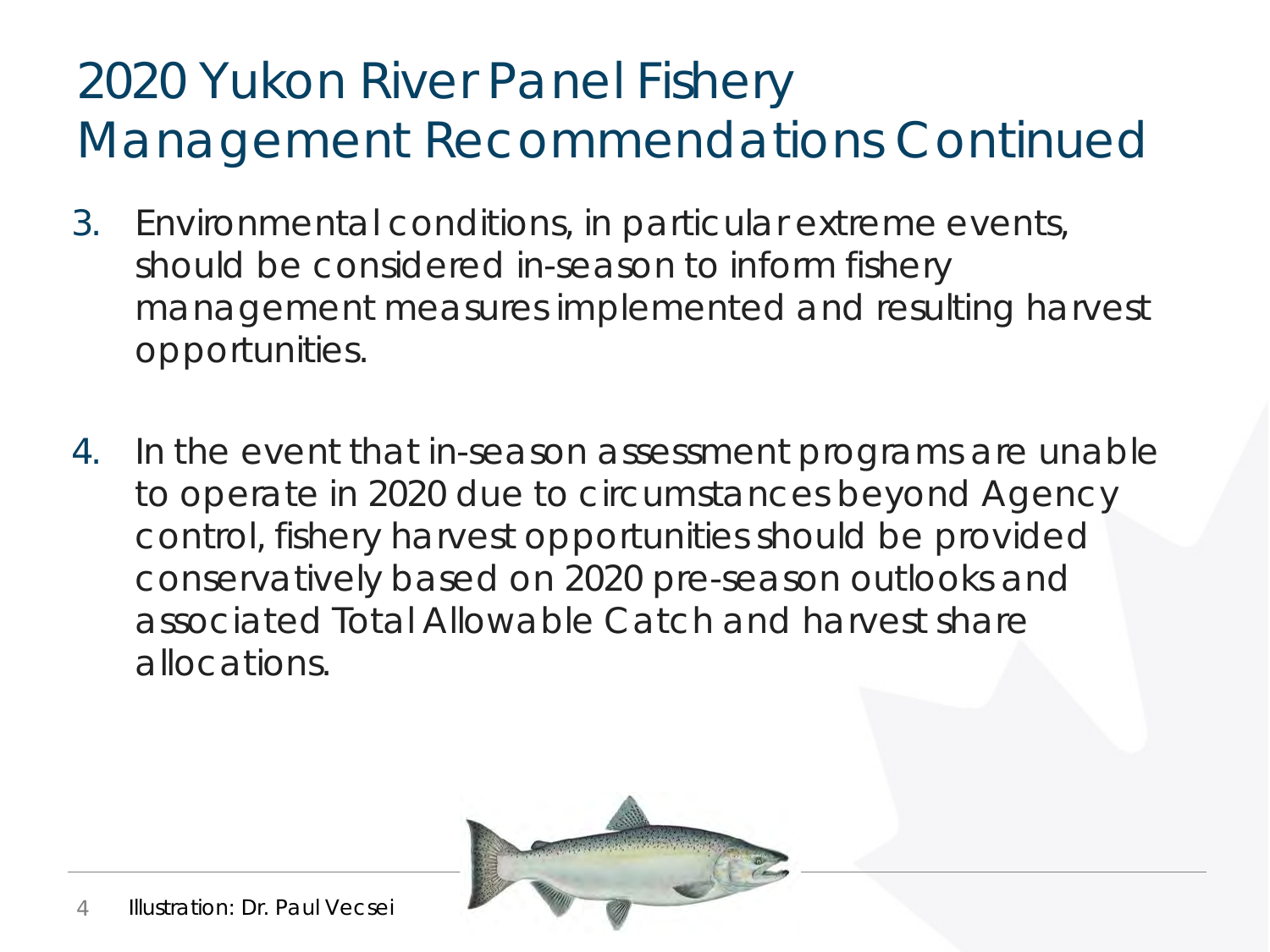- 1. "….managed to ensure escapement falls within the 2020 IMEG range (42,500 – 55,000) and provide for agreed harvest shares in both countries as outlined within the YRSA"
	- Canadian Fishery management strategies designed and implemented to support YRP recommendation.
	- Allocations to Canadian fisheries varies with run size with intent to support re-building and stock recovery.
	- Allocation limited to First Nation fishery if spawning escapement likely to be less than 55,000.
	- In-season assessment and information informs inseason Canadian management decisions.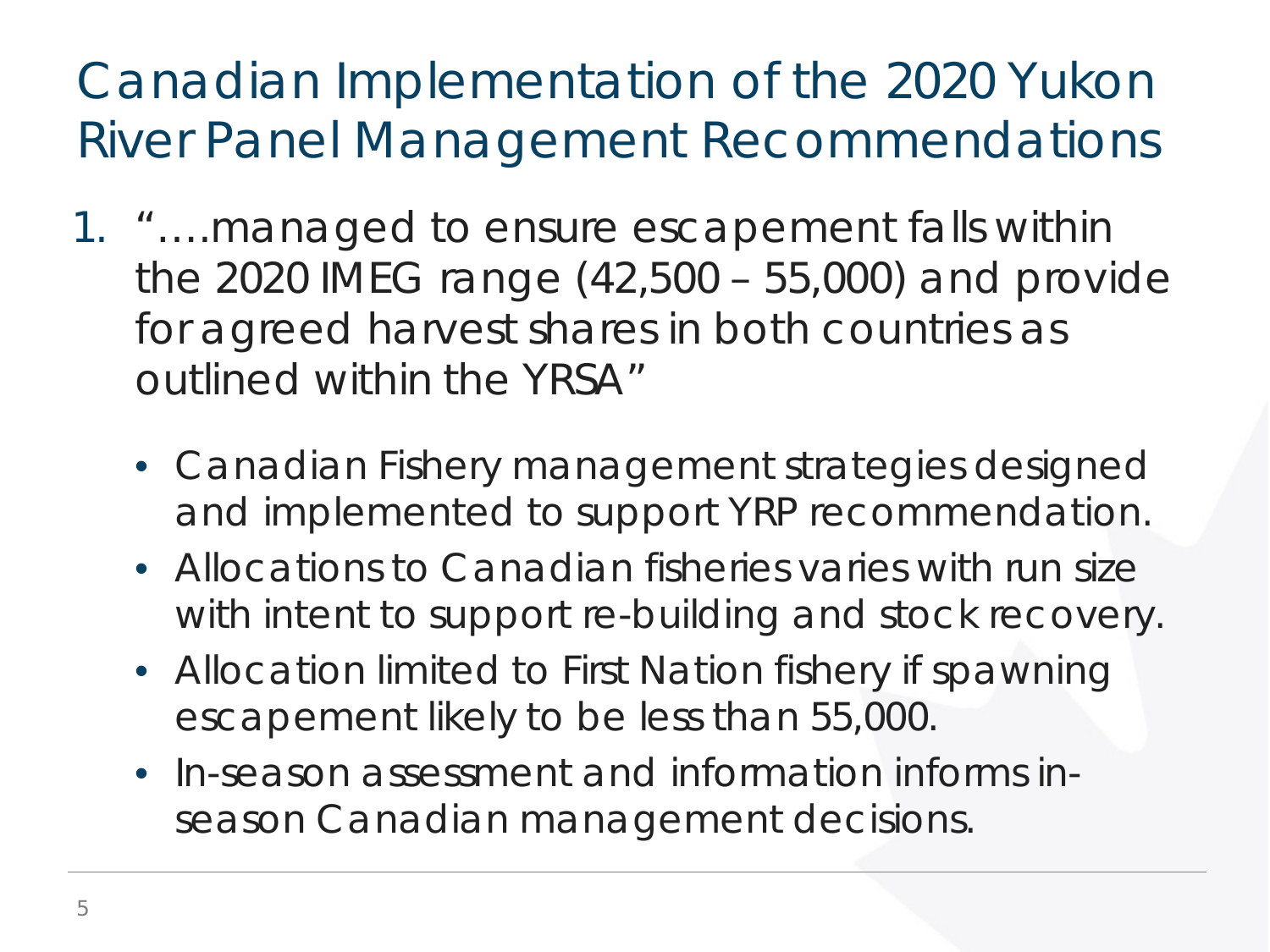- 2. "…limit use of gill nets to 6" mesh or smaller upstream of the Tanana River / Yukon River Mainstem confluence for the duration of the Chinook salmon migration...."
	- Condition of Licence for commercial and domestic fisheries in 2020.
	- Mesh size for gillnets shall be a maximum of 152.4 mm (6-inch) during the period from July 1, 2020 to October 25, 2020.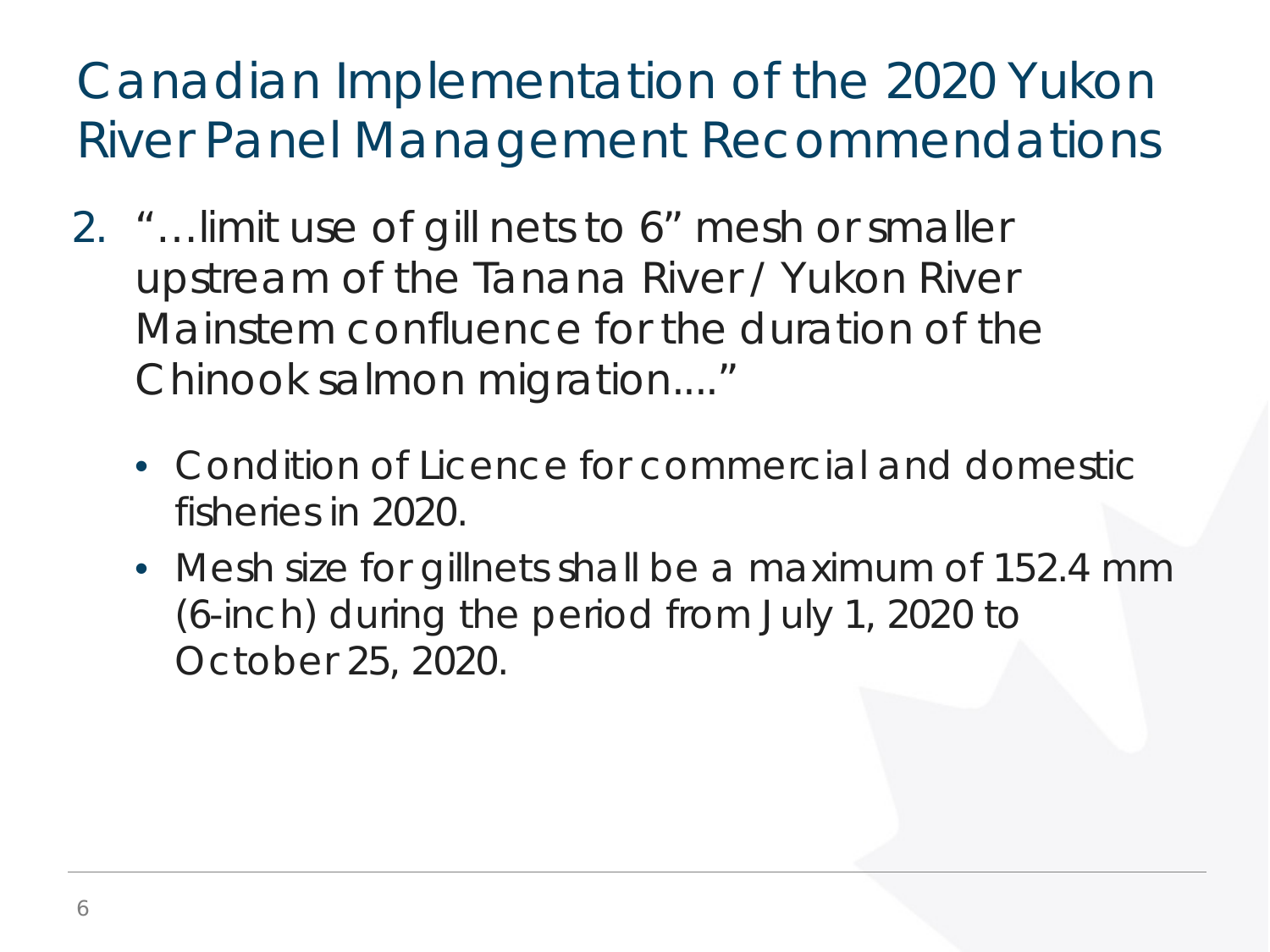- 3. "Environmental conditions, in particular extreme events, should be considered in-season to inform fishery management measures implemented and resulting harvest opportunities."
	- Water temperature and levels in Canada were monitored throughout the season.
	- Water temperatures and flows experienced by migrating adult Chinook in Canada were unlikely to have posed substantial threat to survival.
	- Information did not support management action to change harvest opportunities.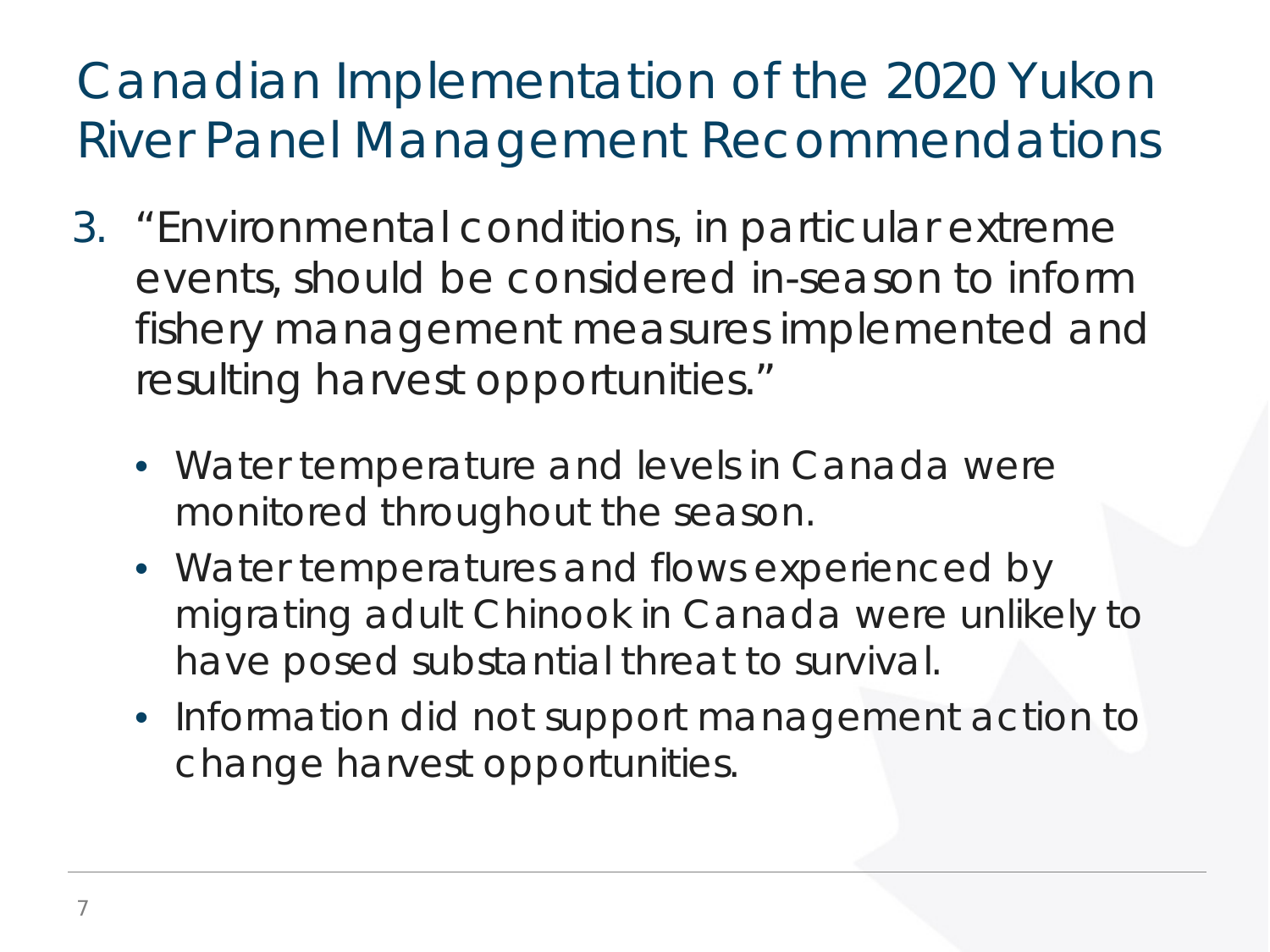- 4. "[If] in-season assessment programs are unable to operate…fishery harvest opportunities should be provided conservatively based on 2020 pre-season outlooks and associated Total Allowable Catch and harvest share allocations."
	- Pilot Station and Eagle Sonars operational through 2020.



This Integrated Fasheries Management Plan is intended his general purposes only. Where thuse is a statio eponsy between the Plan and in Fisheroni Art and Regulations, the Art and Regulations are the final authority. A dethis Plan can be tound to the Pacific Folony Management Area Regulations, 2007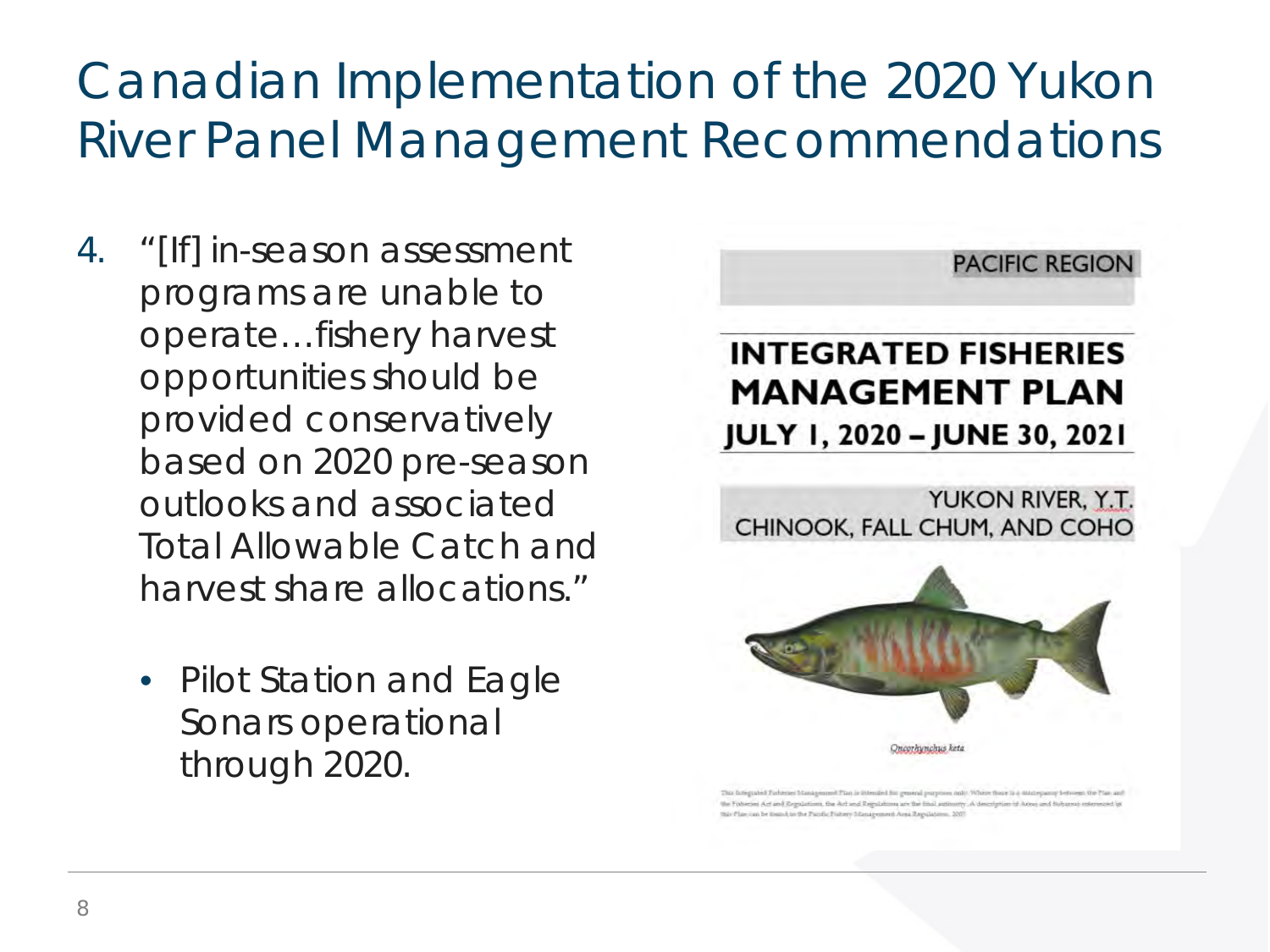#### Yukon River Mainstem Chinook Salmon Assessment Sites

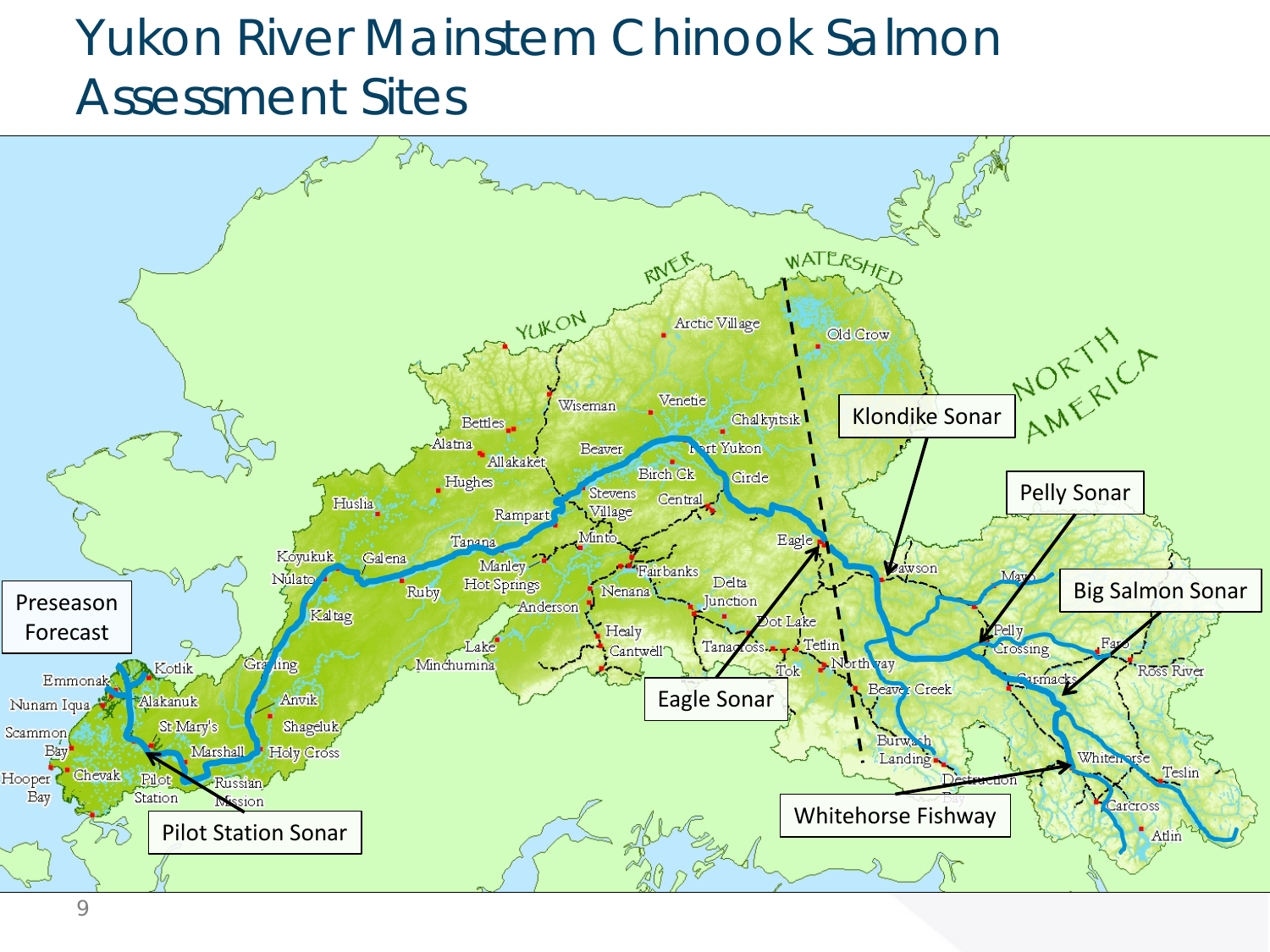# Yukon River Canadian-Origin Chinook: Management Overview – April, May 2020

| <b>Pre-Season</b><br><b>Outlook</b>   | <b>Pilot Station</b><br>Passage<br>(CDN-Origin<br>Estimate) | <b>Expected Border</b><br>Passage<br>(Minimum) | <b>Eagle Sonar</b><br><b>Passage</b><br><b>Estimate</b> | <b>Interim</b><br><b>Management</b><br><b>Escapement Goal</b> | <b>Expected</b><br><b>Canadian Fishery</b><br><b>Allocation</b> |
|---------------------------------------|-------------------------------------------------------------|------------------------------------------------|---------------------------------------------------------|---------------------------------------------------------------|-----------------------------------------------------------------|
| $^{\sim}74,500$<br>(59,000 to 90,000) | Nil (not<br>started)                                        | 49,860                                         | Nil (not<br>started)                                    | 42,500 to<br>55,000                                           | 4,500 to 7,400                                                  |

#### Fishery Expectations:

- Allocation available to Canadian Fisheries with opportunities limited to Yukon First Nation Subsistence Fishery.
- Season to commence on July 1st.
- First Nation Governments to initiate harvest conservatively.
- Management Planning and Engagement:
- Yukon River Panel Pre-Season Virtual Meeting.
- DFO Pre-Season virtual engagement with First Nation Governments, Yukon Salmon Sub-Committee (YSSC), and stakeholders.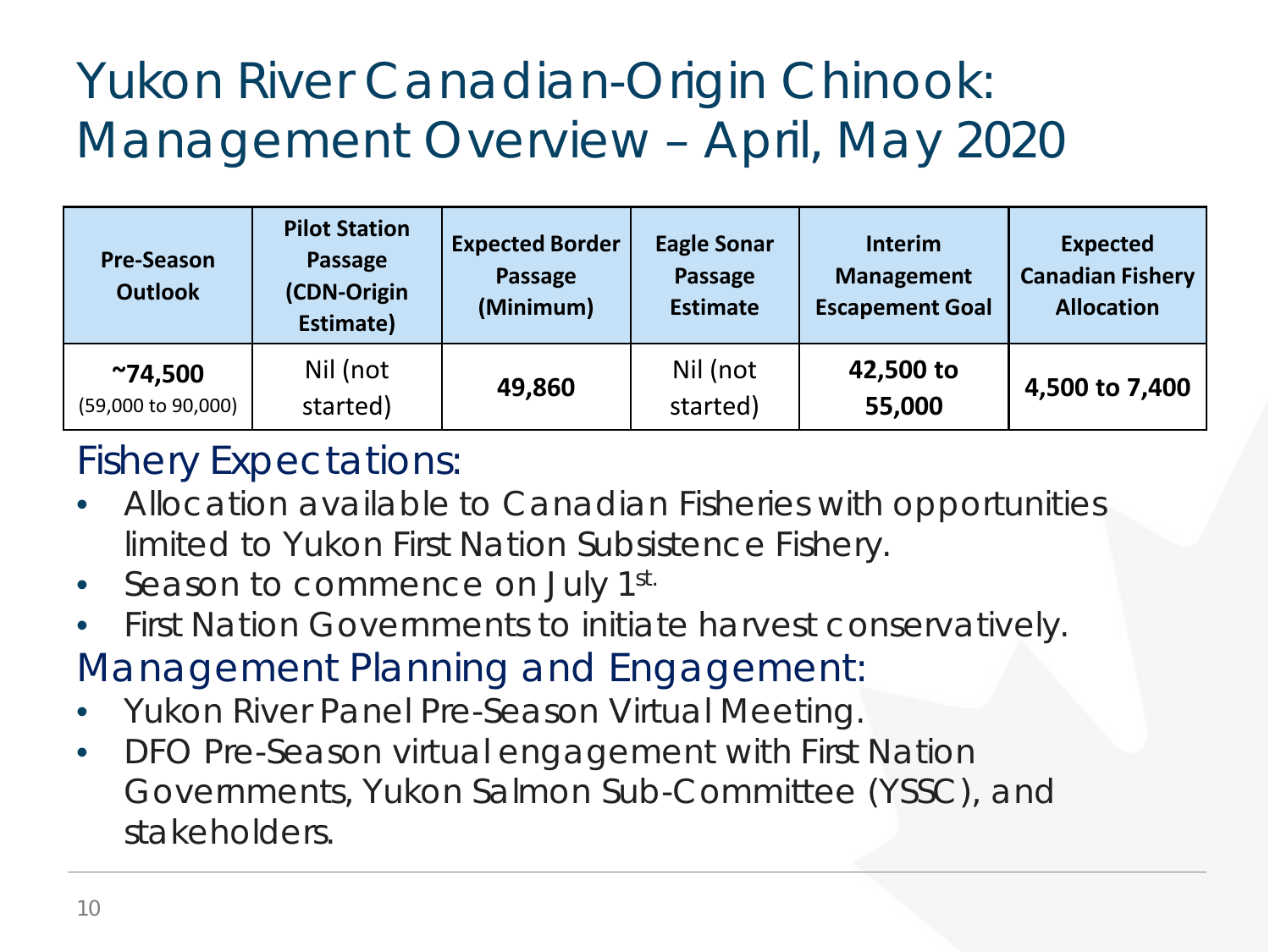### Pilot Station – 2020 Daily Passage Estimates

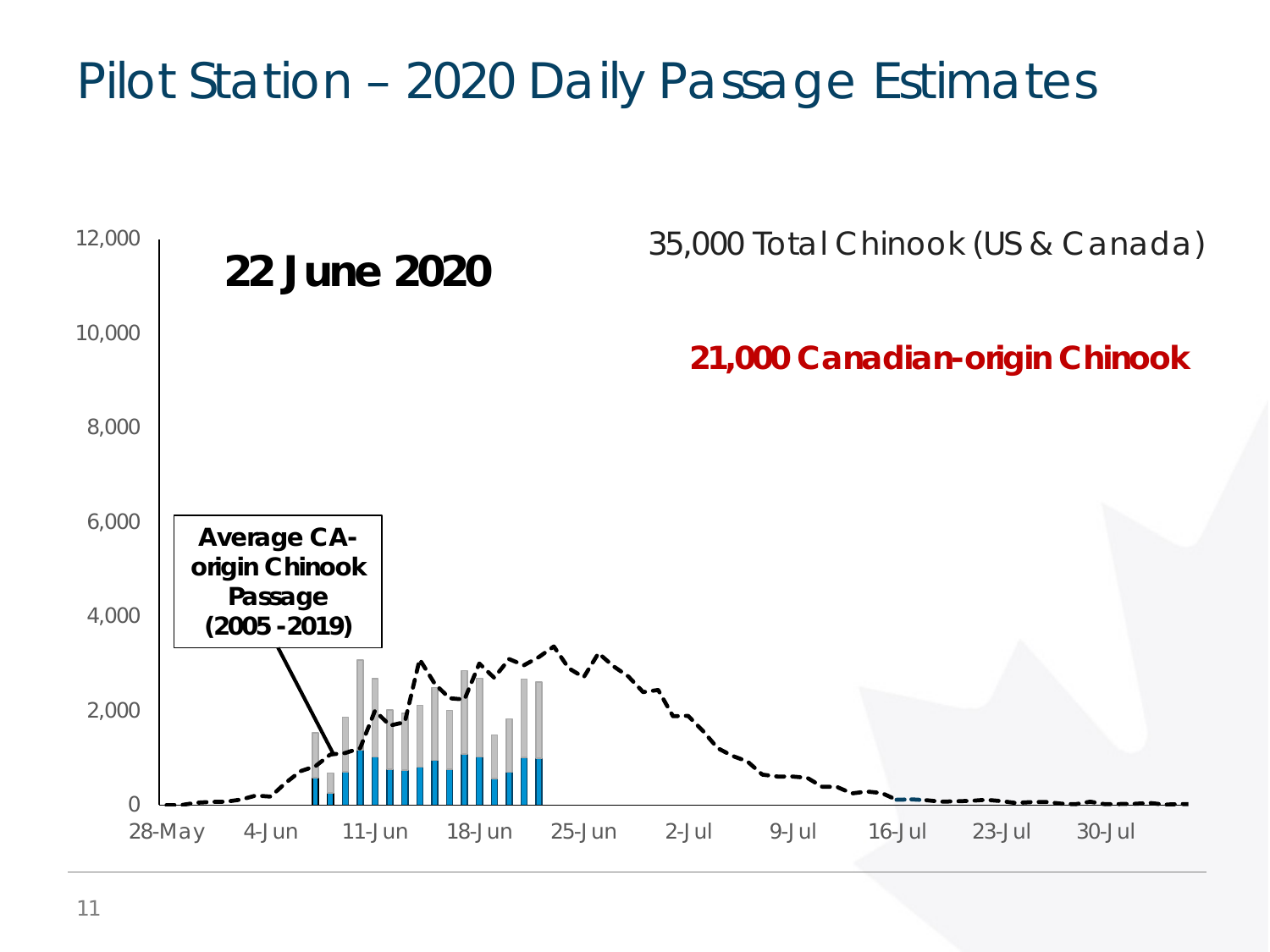### Pilot Station – 2020 Daily Passage Estimates

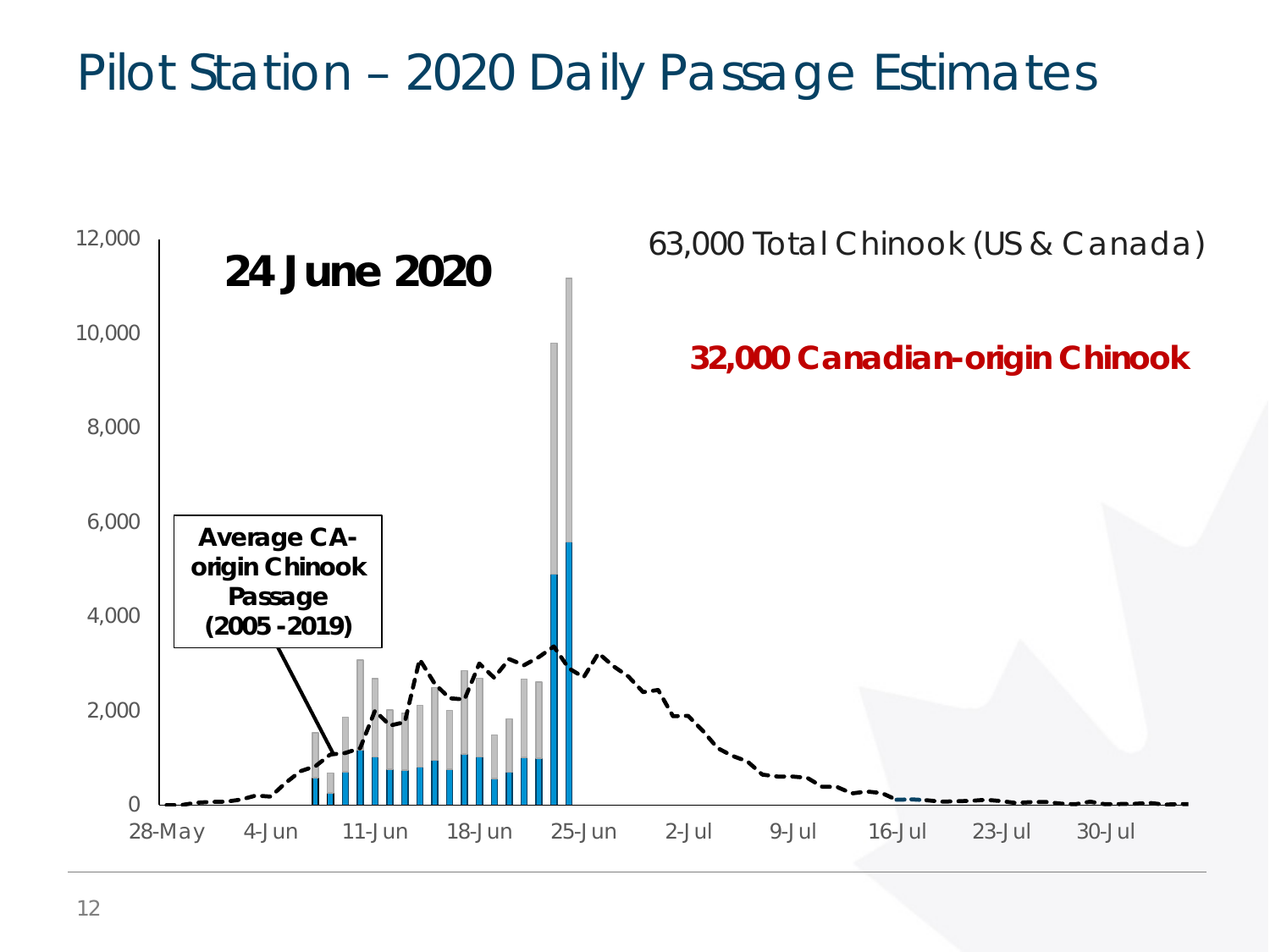# Yukon River Canadian-Origin Chinook: Management Overview – June 24, 2020

| <b>Pre-Season</b><br><b>Outlook</b>   | <b>Pilot Station</b><br>Passage<br>(CDN-Origin<br>Estimate) | <b>Expected Border</b><br>Passage<br>(Minimum) | <b>Eagle Sonar</b><br>Passage<br><b>Estimate</b> | <b>Interim</b><br><b>Management</b><br><b>Escapement Goal</b> | <b>Expected</b><br><b>Canadian Fishery</b><br><b>Allocation</b> |
|---------------------------------------|-------------------------------------------------------------|------------------------------------------------|--------------------------------------------------|---------------------------------------------------------------|-----------------------------------------------------------------|
| $^{\sim}74,500$<br>(59,000 to 90,000) | 32,000                                                      | 49,860                                         | Nil (not<br>started)                             | 42,500 to<br>55,000                                           | 4,500 to 7,400                                                  |

#### Management Actions:

- YSSC provides Canadian fishery allocation and management recommendations to DFO Minister.
- Public angling catch and retention limit reduced to zero.
- Commercial and Domestic Fisheries Closed.
- Management Planning and Engagement:
- In-season meetings with Yukon First Nations and YSSC.
- Canadian Integrated Fisheries Management Plan (IFMP) Finalized.
- Weekly YRDFA teleconference calls and meetings with ADF&G.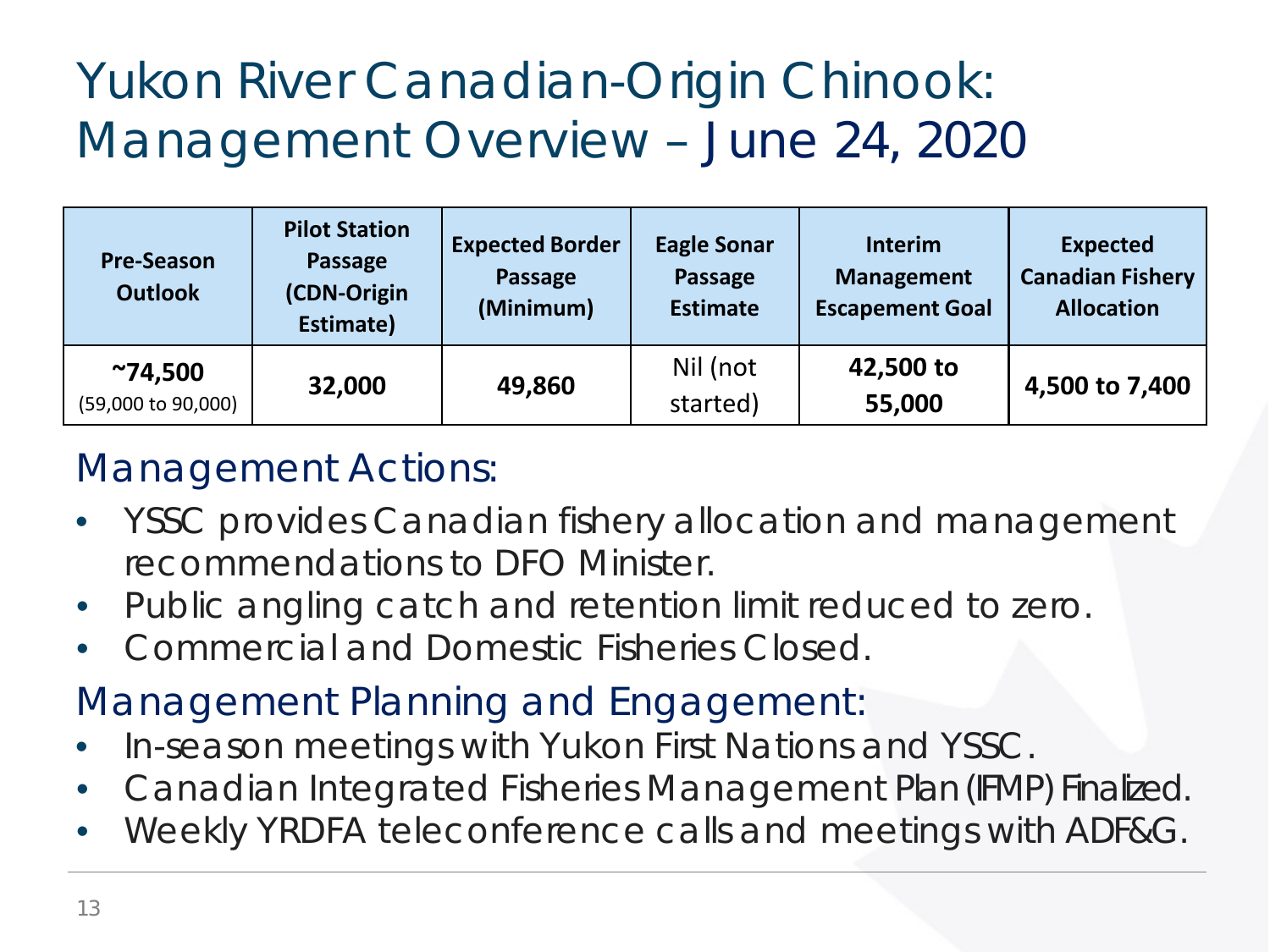### Pilot Station – 2020 Daily Passage Estimates

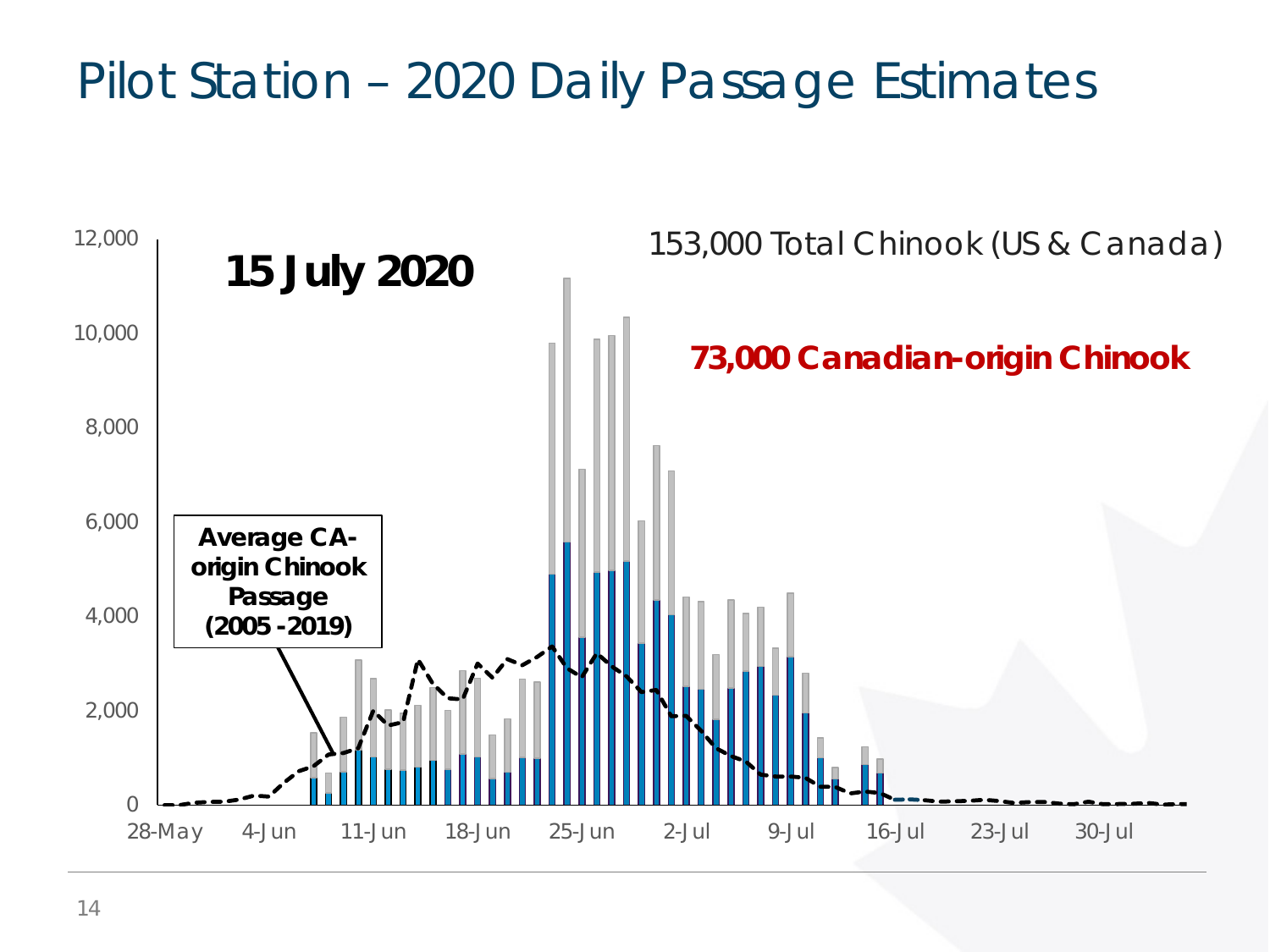### Eagle Sonar – 2020 Daily Passage Estimates

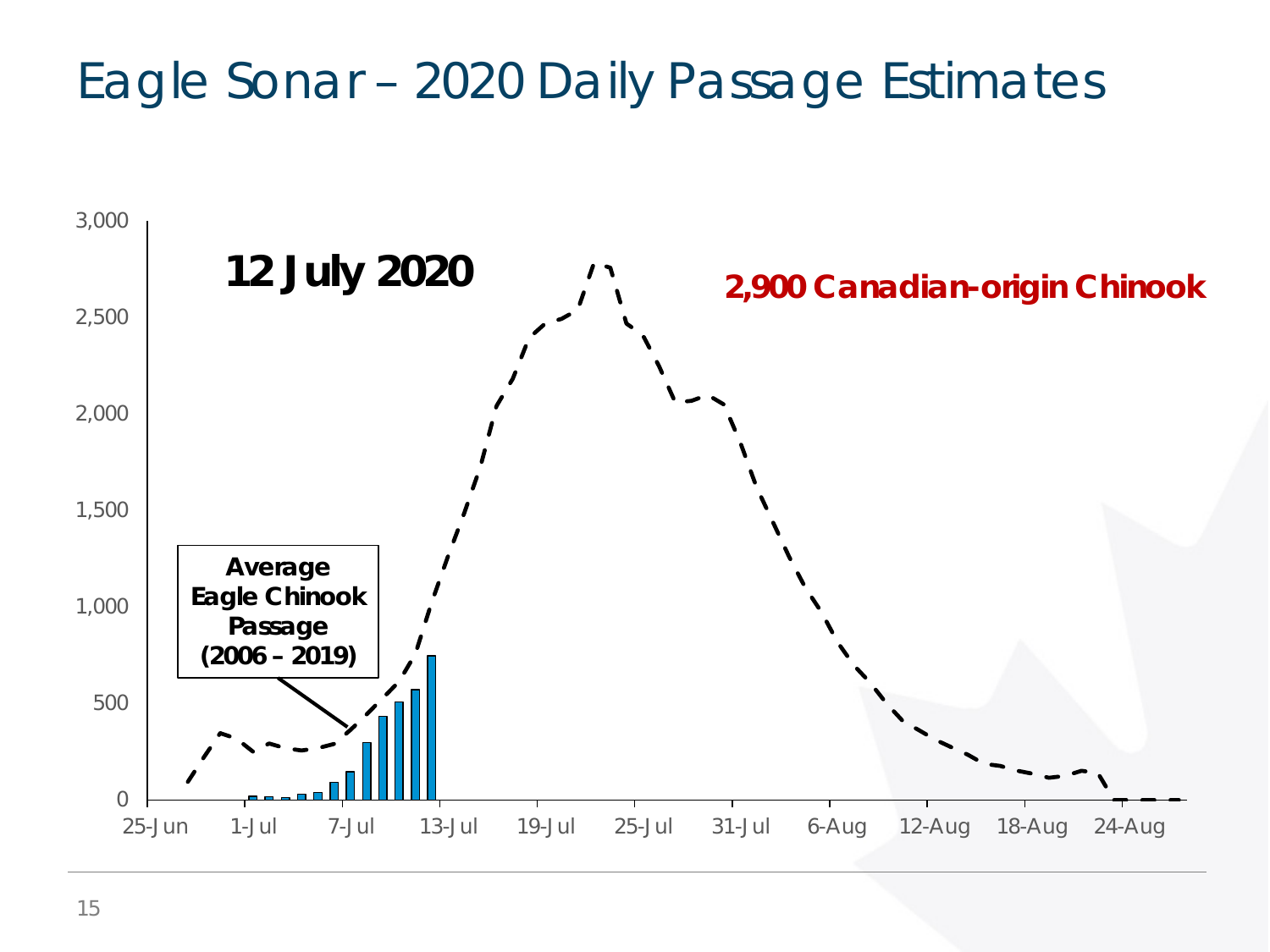# Yukon River Canadian-Origin Chinook: Management Overview – July 15, 2020

| <b>In-Season CDN</b><br><b>Run Size</b><br>Projection | <b>Pilot Station</b><br>Passage<br>(CDN-Origin<br>Estimate) | <b>Expected Border</b><br><b>Passage</b><br>(Minimum) | <b>Eagle Sonar</b><br>Passage<br><b>Estimate</b> | <b>Interim</b><br><b>Management</b><br><b>Escapement Goal</b> | <b>Expected</b><br><b>Canadian Fishery</b><br><b>Allocation</b> |
|-------------------------------------------------------|-------------------------------------------------------------|-------------------------------------------------------|--------------------------------------------------|---------------------------------------------------------------|-----------------------------------------------------------------|
| $^{\sim}75,000$                                       | 73,400                                                      | 49,975                                                | 4,911                                            | 42,500 to<br>55,000                                           | 4,600 to 7,475                                                  |

#### Management Actions:

• Allocation limited to First Nation Subsistence Fishery

#### Management Planning and Engagement:

- IFMP implementation underway.
- Continue in-season meetings with Yukon First Nations and YSSC.
- Distribute assessment and management updates to First Nations and fishery licence holders.
- Continue to share and received information through weekly YRDFA calls and DFO/ADF&G meetings.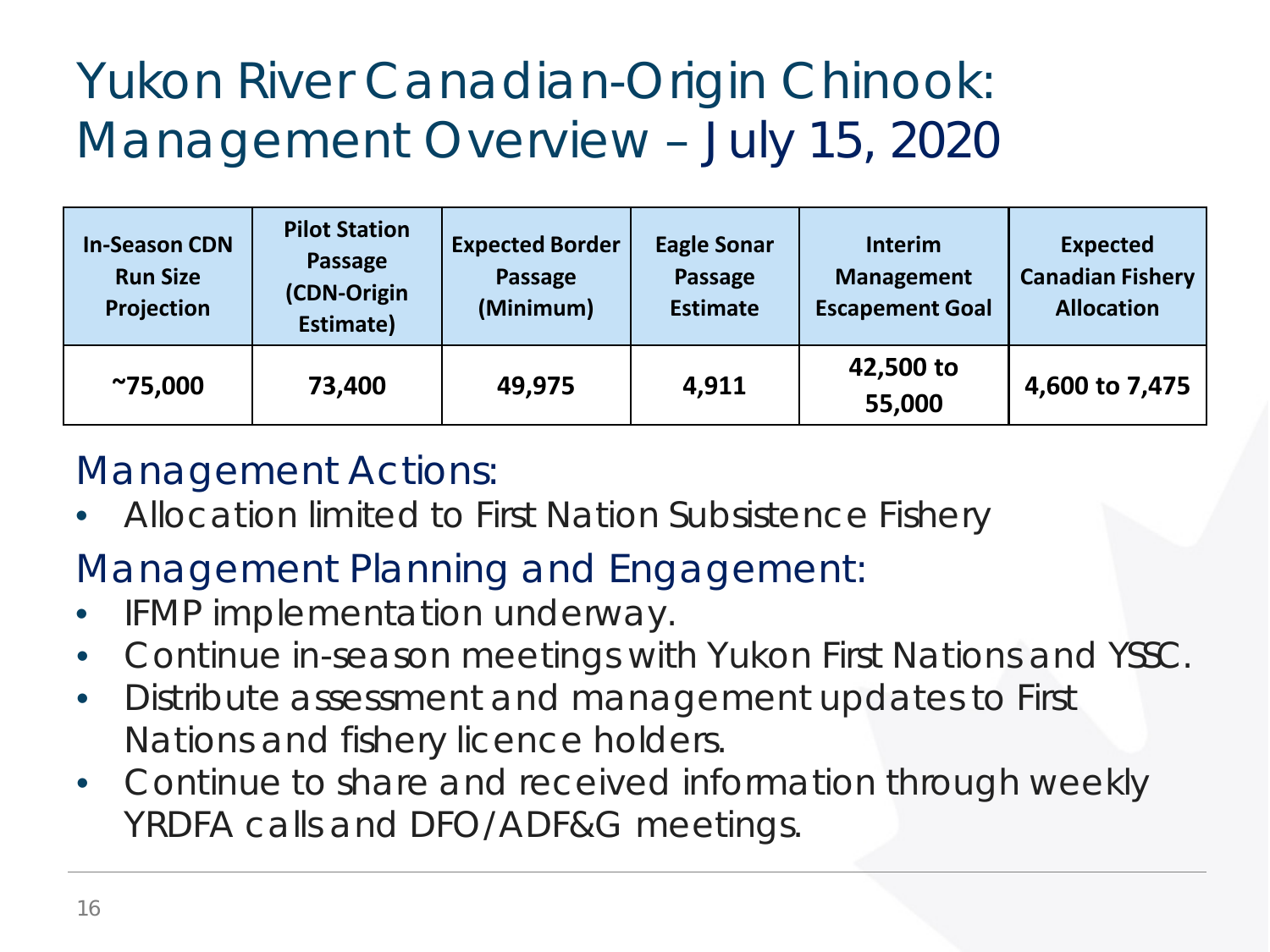### Eagle Sonar – 2020 Daily Passage Estimates

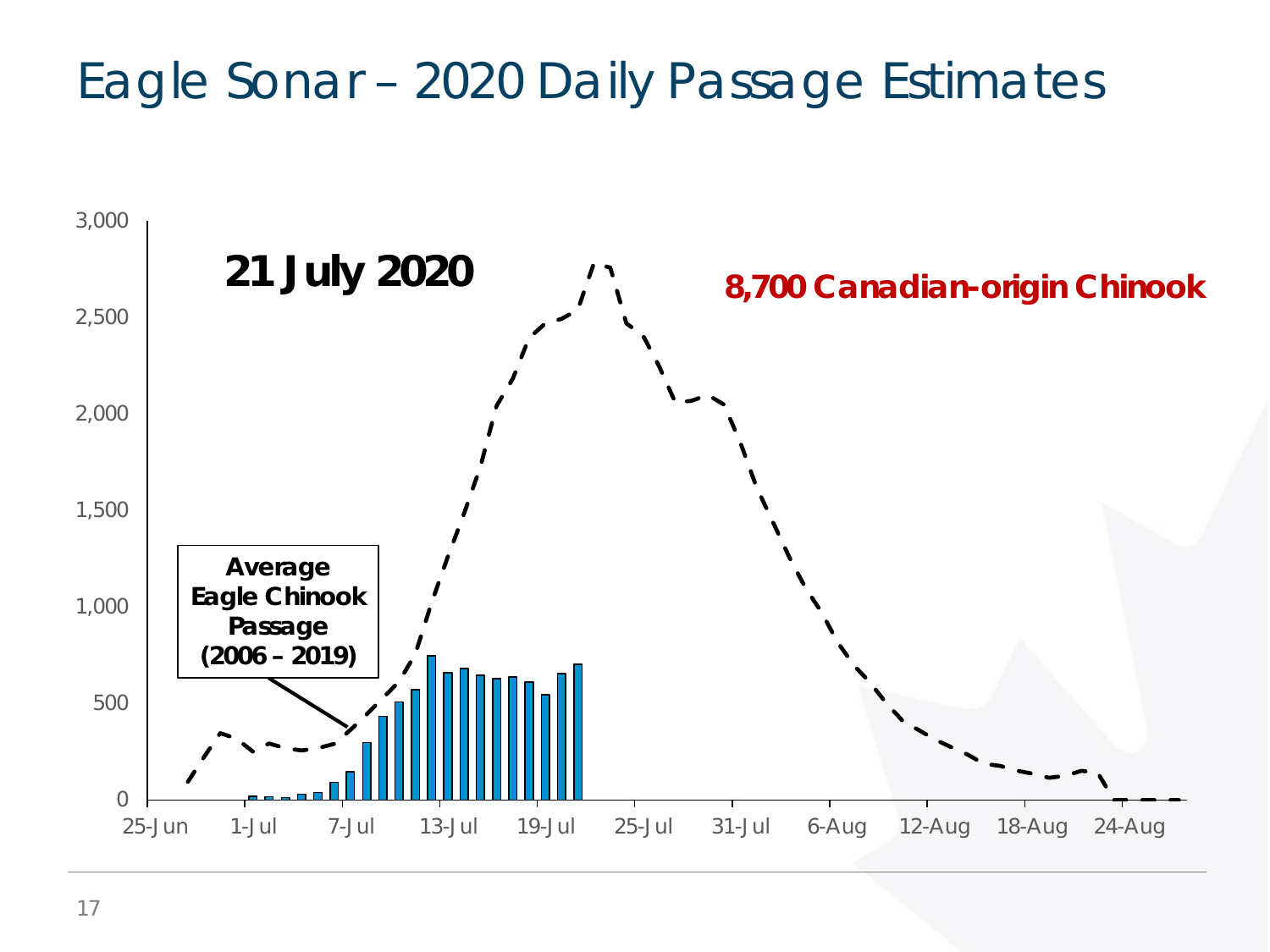### Eagle Sonar – 2020 Daily Passage Estimates

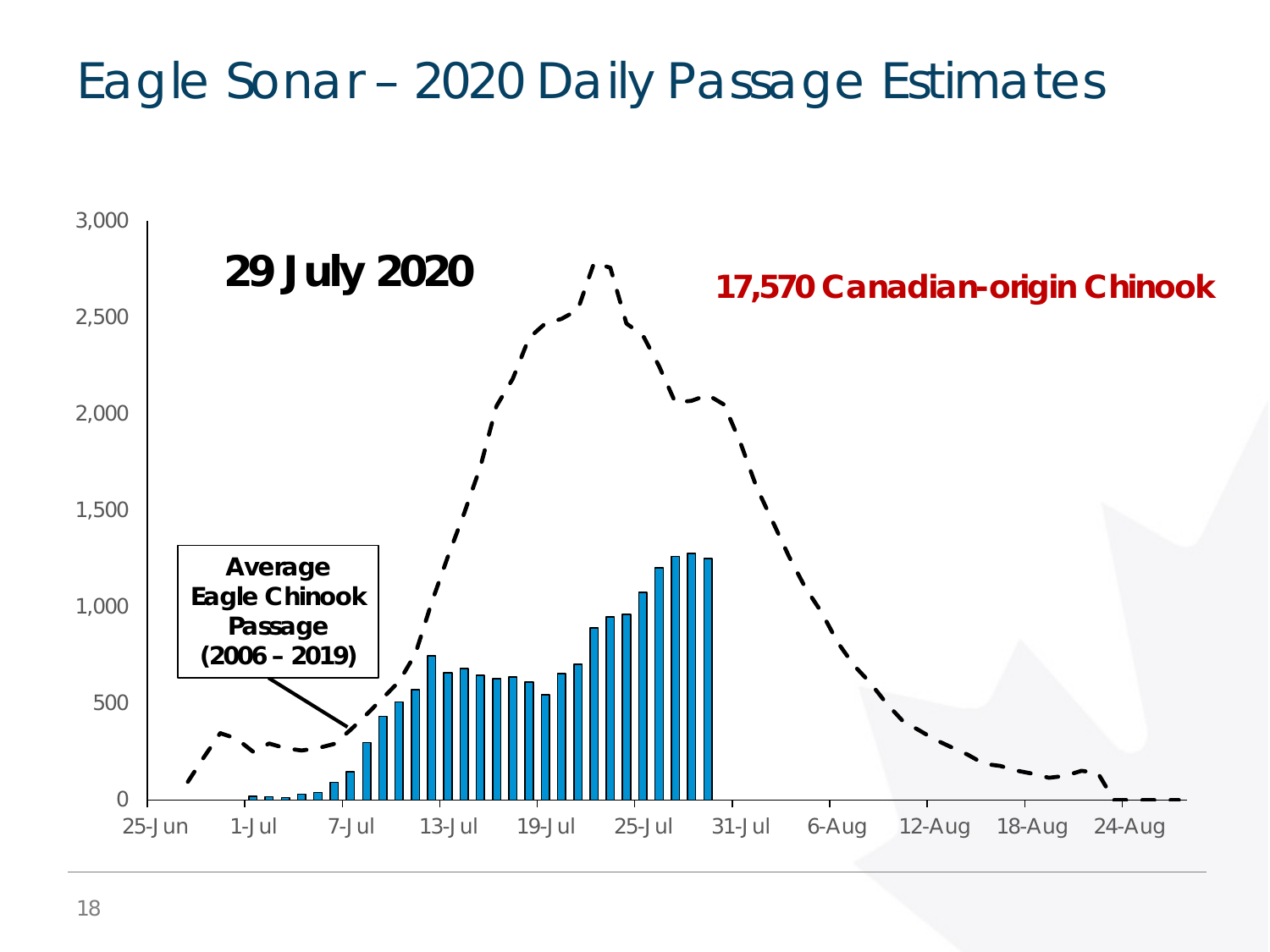## Yukon River Canadian-Origin Chinook: Management Overview – July 29, 2020

| <b>In-Season CDN</b><br><b>Run Size</b><br>Projection | <b>Pilot Station</b><br>Passage<br>(CDN-Origin<br>Estimate) | <b>Expected Border</b><br><b>Passage</b><br>(Minimum) | <b>Eagle Sonar</b><br>Passage<br><b>Estimate</b> | <b>Interim</b><br><b>Management</b><br><b>Escapement Goal</b> | <b>Expected</b><br><b>Canadian Fishery</b><br><b>Allocation</b> |
|-------------------------------------------------------|-------------------------------------------------------------|-------------------------------------------------------|--------------------------------------------------|---------------------------------------------------------------|-----------------------------------------------------------------|
| $^{\sim}76,300$                                       | 75,600                                                      | 50,275                                                | 17,570                                           | 42,500 to<br>55,000                                           | 4,900 to 7,775                                                  |

#### Management Actions and Activities:

- All angling for salmon in the Yukon River and its tributaries prohibited July 29 through September 22.
- Canadian in-season fishery update meeting held on July 22,
- Shared information with First Nations that Canadian-origin Chinook abundance estimated at Pilot not transpiring at Eagle Sonar.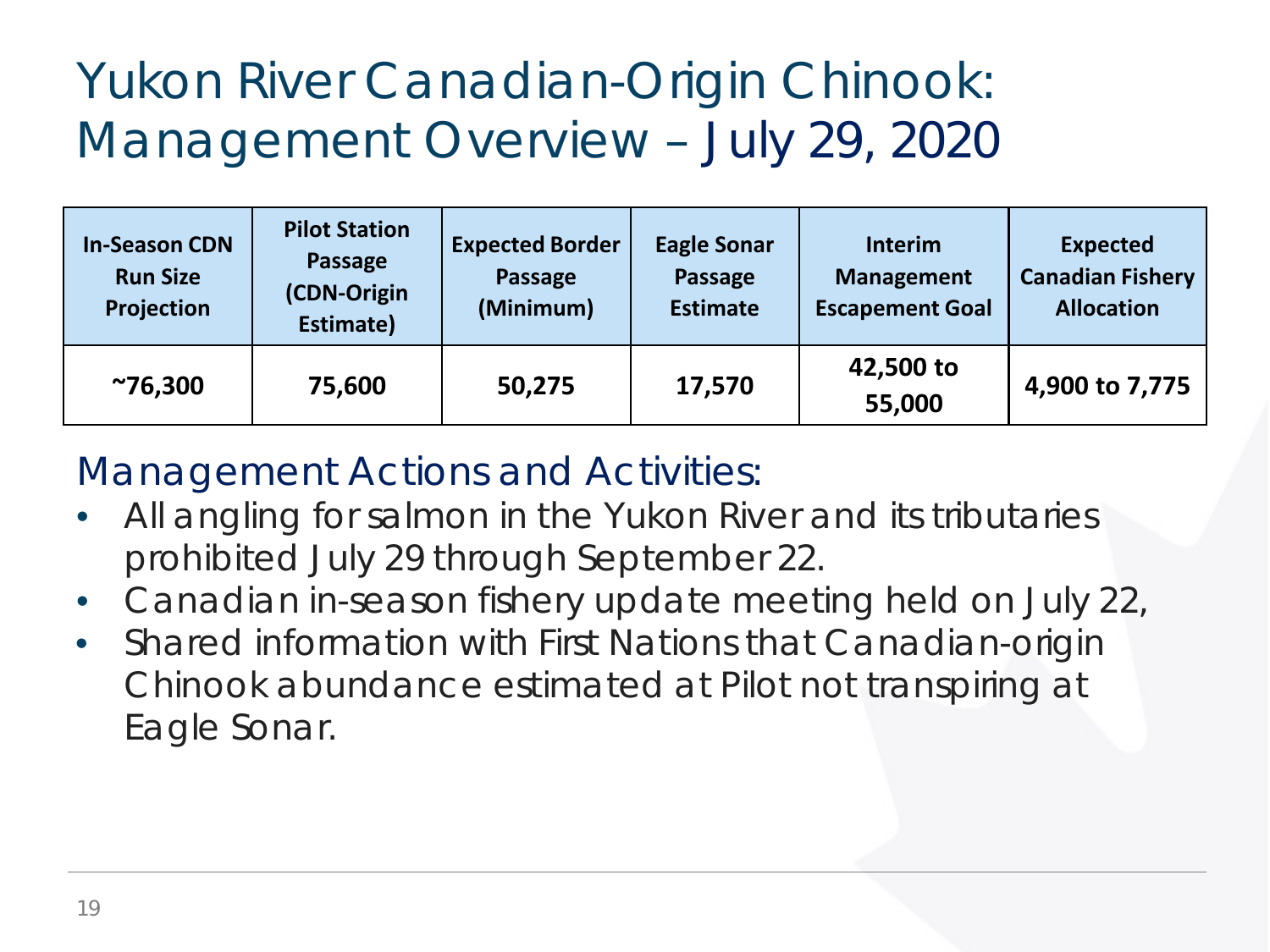# Yukon River Canadian-Origin Chinook: Management Overview – Aug. 4, 2020

| <b>In-Season CDN</b><br><b>Run Size</b><br>Projection | <b>Pilot Station</b><br>Passage<br>(CDN-Origin<br>Estimate) | <b>Expected</b><br><b>Border Passage</b><br>(Minimum) | <b>Eagle Sonar</b><br>Passage<br><b>Estimate</b> | <b>Interim</b><br><b>Management</b><br><b>Escapement Goal</b> | <b>Expected</b><br><b>Canadian Fishery</b><br><b>Allocation</b> |
|-------------------------------------------------------|-------------------------------------------------------------|-------------------------------------------------------|--------------------------------------------------|---------------------------------------------------------------|-----------------------------------------------------------------|
| $^{\sim}76,700$                                       | 76,000                                                      | 50,275<br><b>Realistically:</b><br>$<$ 42,500         | 24,710                                           | 42,500 to<br>55,000                                           | <b>Spawning</b><br>escapement goal<br>unlikely to be            |
|                                                       |                                                             |                                                       |                                                  |                                                               | achieved.                                                       |

#### In-Season Information:

Eagle sonar passage well below Pilot estimate.

#### Management Actions:

• Maintain angling, commercial and domestic fishery closures.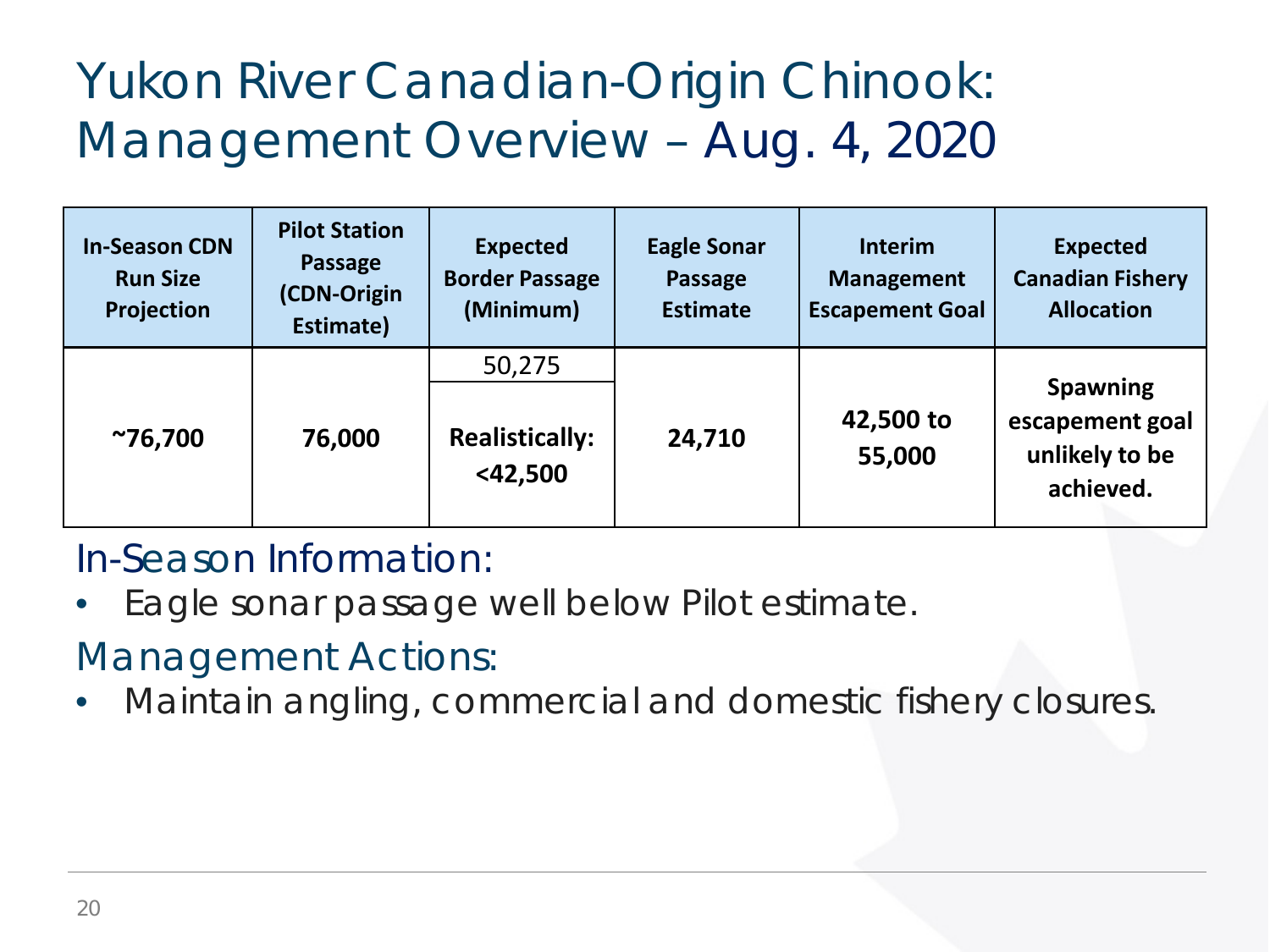### Eagle Sonar – 2020 Daily Passage Estimates

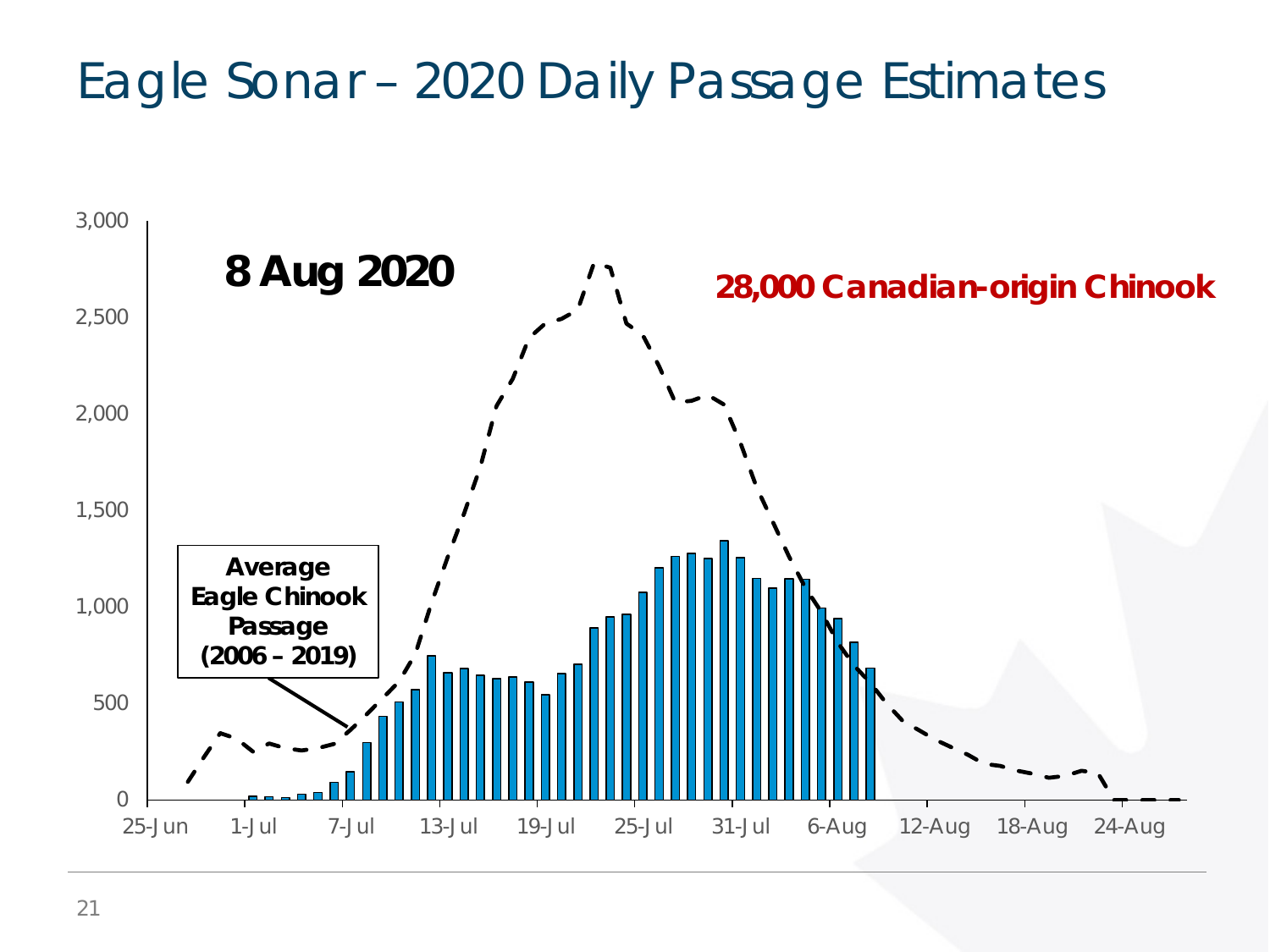# Yukon River Canadian-Origin Chinook: Management Overview – Aug. 13, 2020

| <b>In-Season CDN</b><br><b>Run Size</b><br>Projection | <b>Pilot Station</b><br>Passage<br>(CDN-Origin<br>Estimate) | <b>Expected</b><br><b>Border Passage</b><br>(Minimum) | <b>Eagle Sonar</b><br>Passage<br><b>Estimate</b> | <b>Interim</b><br><b>Management</b><br><b>Escapement Goal</b> | <b>Expected</b><br><b>Canadian Fishery</b><br><b>Allocation</b>   |
|-------------------------------------------------------|-------------------------------------------------------------|-------------------------------------------------------|--------------------------------------------------|---------------------------------------------------------------|-------------------------------------------------------------------|
|                                                       |                                                             | 50,275                                                |                                                  |                                                               |                                                                   |
| $^{\sim}76,000$                                       | 76,100                                                      | <b>Realistically:</b><br>$<$ 42,500                   | 30,616                                           | 42,500 to<br>55,000                                           | <b>Spawning</b><br>escapement goal<br>unlikely to be<br>achieved. |

#### In-Season Information:

- Canadian run size estimated at 76,000 at Pilot (sonar and GSI supported).
- Eagle sonar passage well below Pilot Estimate.

#### Management Actions:

• YSSC recommends First Nations discontinue harvest due to low abundance.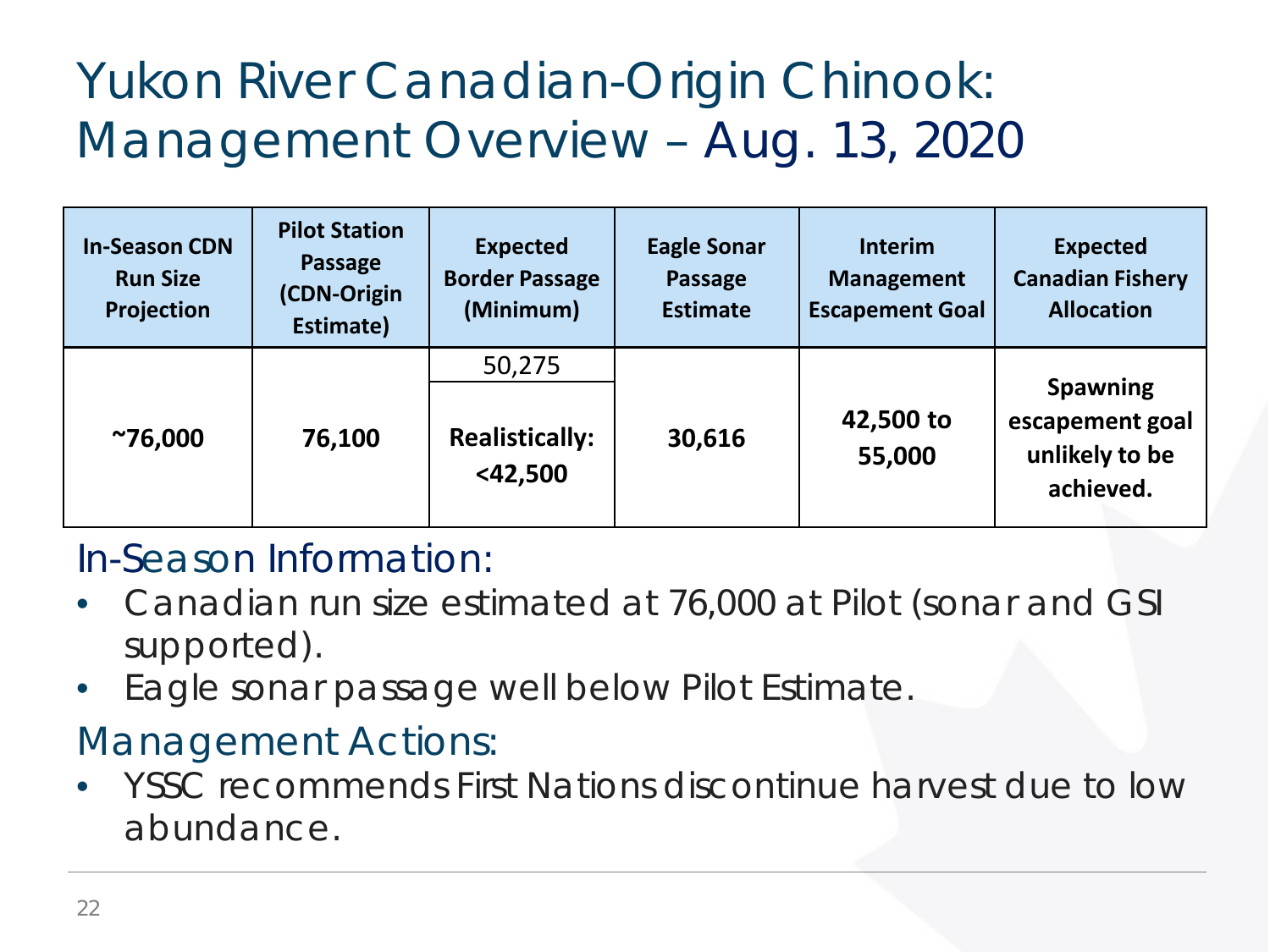## Eagle Sonar – 2020 Daily Passage Estimates



*\*preliminary*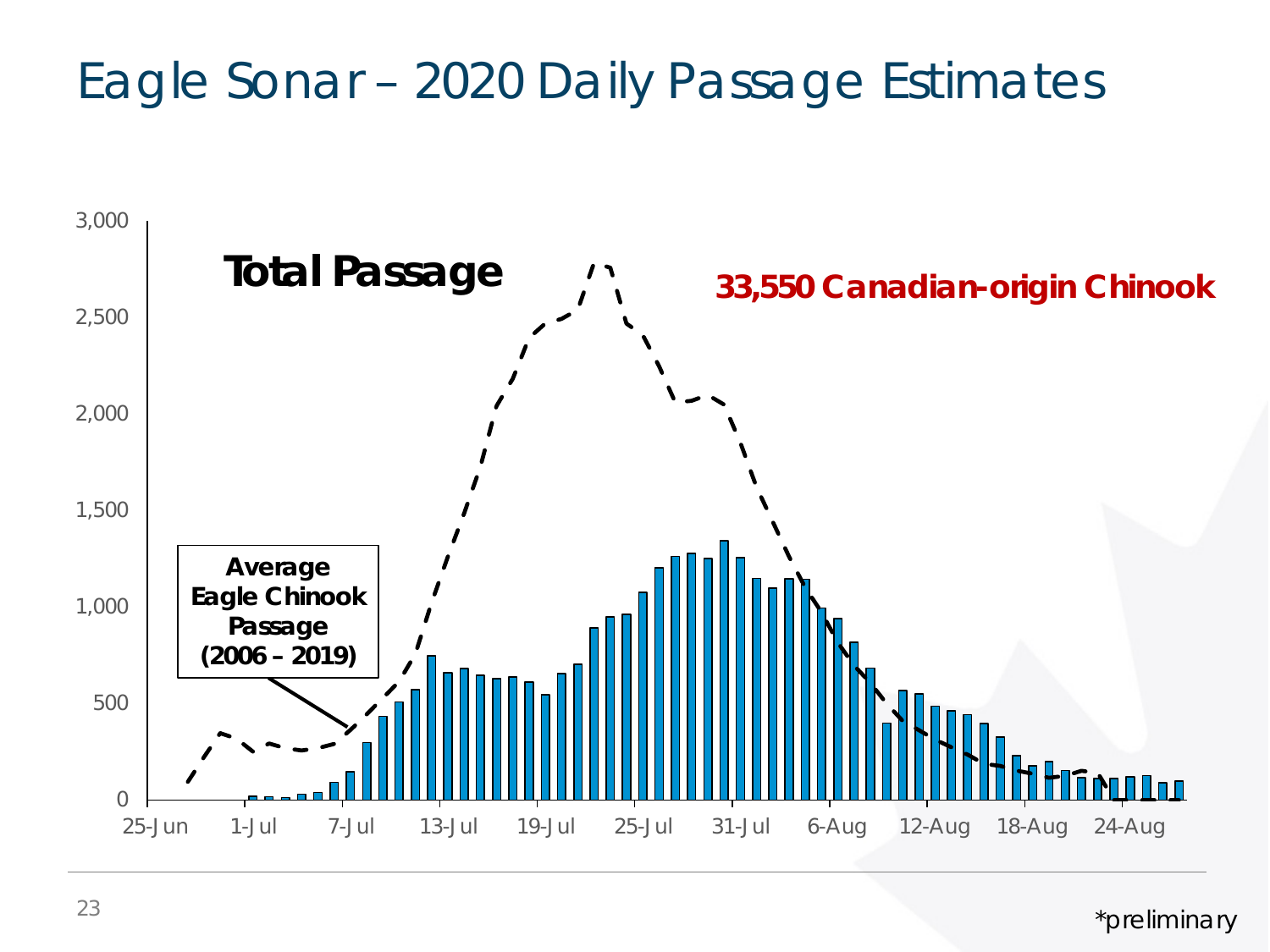## 2020 Chinook Salmon Fishery Management Summary Yukon River Mainstem

#### Federal (Fisheries and Oceans Canada)Chinook Salmon Management Actions:

- Commercial & Domestic fisheries closed for duration of season.
- Chinook retention prohibited in the public fishery on Yukon river, tributaries and Porcupine river.
- Public fishery closed to angling for salmon July 29 through Sept 22.
- Provide information to Yukon First Nations; host in-season conference calls.

#### Yukon First Nation Government Fishery Management Actions:

- First Nation Governments engage Citizens.
- Consider in-season information, updates, including recommendations from the Yukon Salmon Sub-Committee to implement additional measures to conserve Chinook salmon.

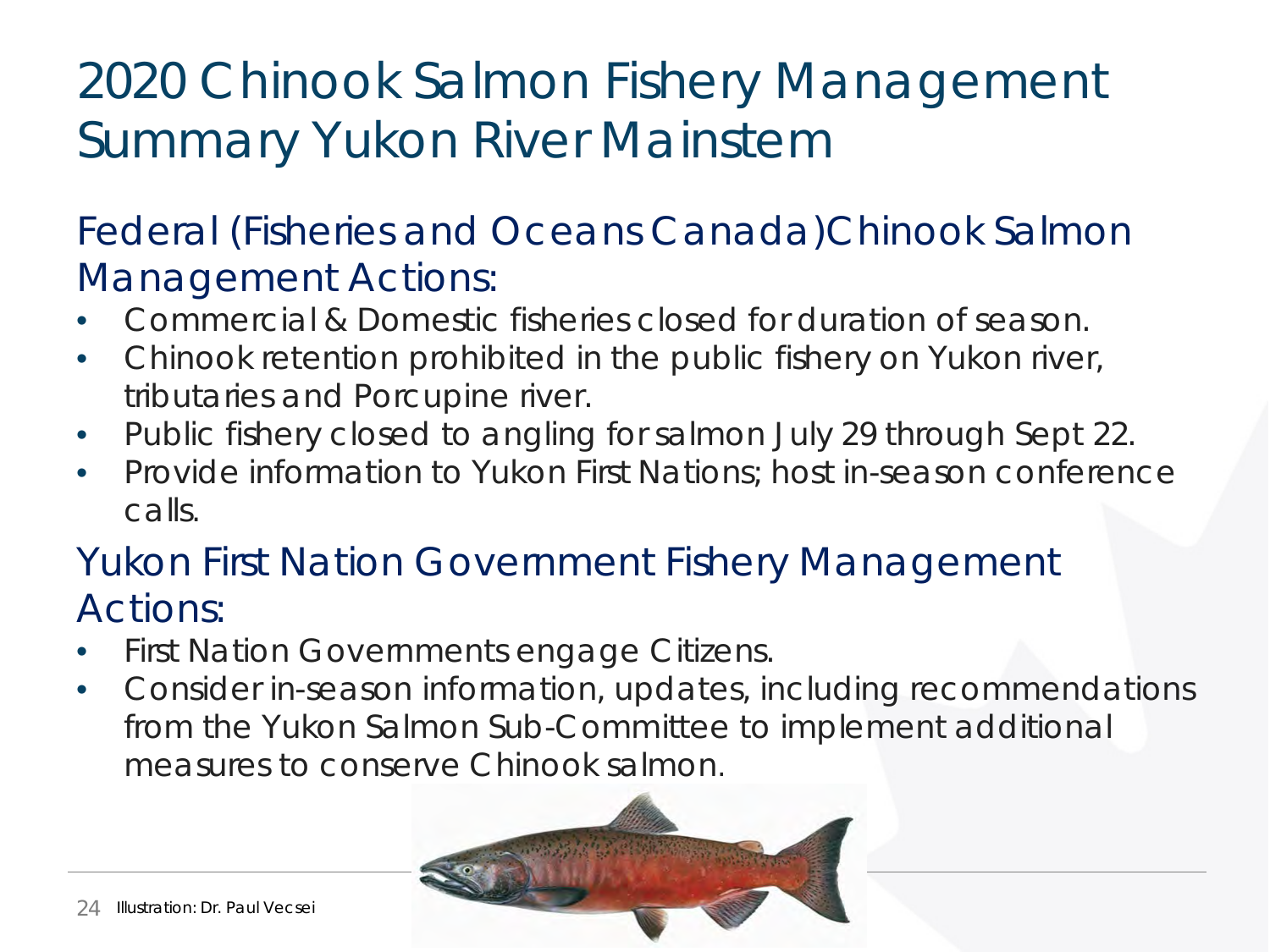## Yukon River Canadian-Origin Chinook: 2020 Post-Season Report Card

| <b>Total CDN-</b><br><b>Origin Run</b><br><b>Size</b> | <b>U.S Harvest</b><br><b>Share</b> | <b>U.S. Harvest</b> | <b>Border</b><br><b>Objective</b> | <b>Border</b><br><b>Passage</b> | Canadian<br><b>Harvest</b><br><b>Share</b> | Canadian<br><b>Harvest of</b><br><b>Yukon River</b><br><b>Mainstem</b><br><b>Chinook</b> | <b>Spawning</b><br><b>Escapement</b><br><b>Estimate</b> |
|-------------------------------------------------------|------------------------------------|---------------------|-----------------------------------|---------------------------------|--------------------------------------------|------------------------------------------------------------------------------------------|---------------------------------------------------------|
| 45,501                                                | $0 - 2,401$                        | 12,171              | 42,890                            | 33,330                          | $0 - 780$                                  | 2,363                                                                                    | 30,967                                                  |

#### Harvest and Escapement outcomes

- Total Canadian-origin run size sufficient to meet IMEG (42,500 55,000)
- US and Canada exceeded Chapter 8, PST harvest shares
- Border passage did not meet border objective (spawning escapement goal + mid point of Canadian harvest share)
- Spawning escapement did not meet IMEG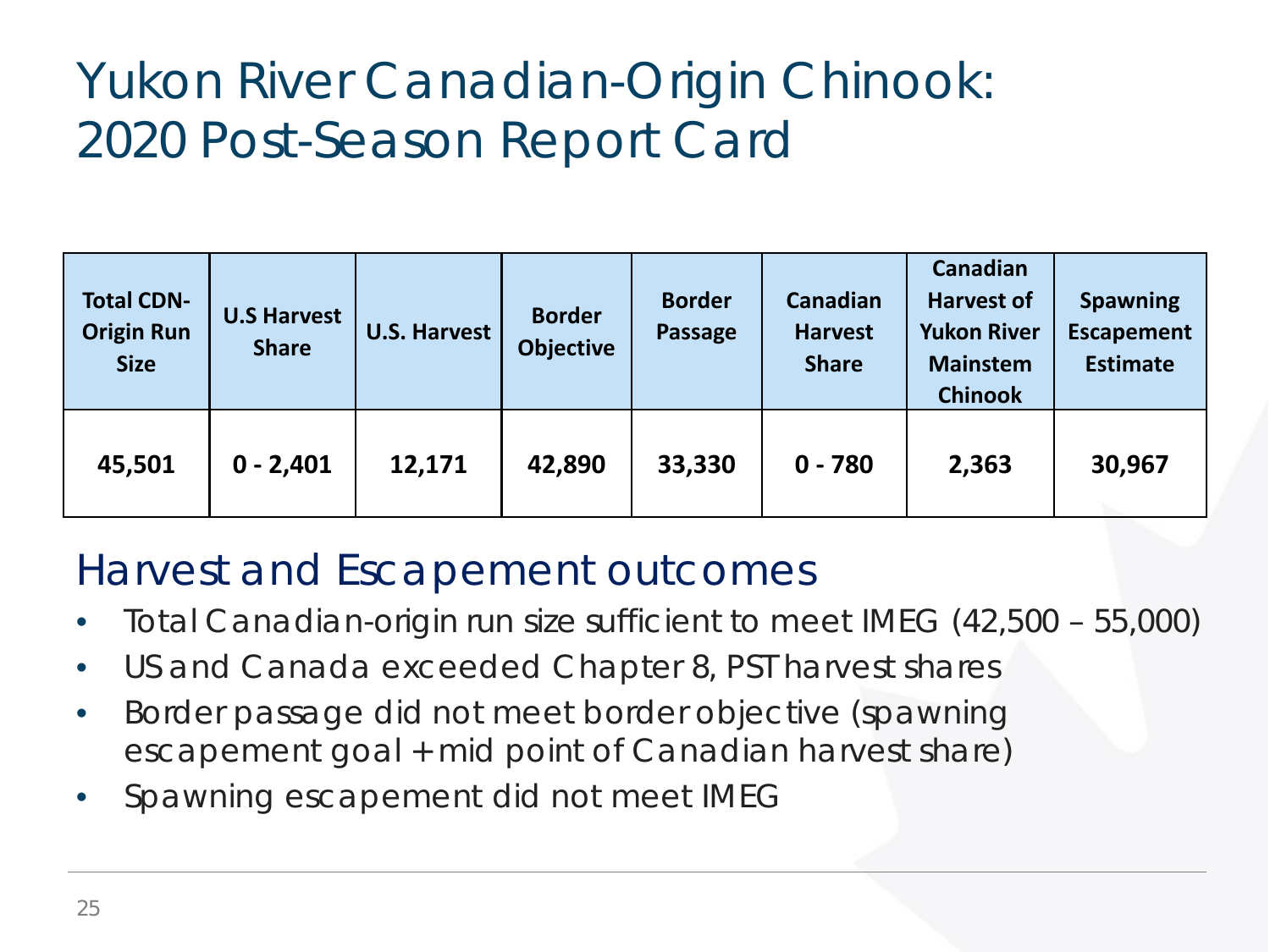## Eagle Sonar – 2020 Daily Passage Estimates



*\*preliminary*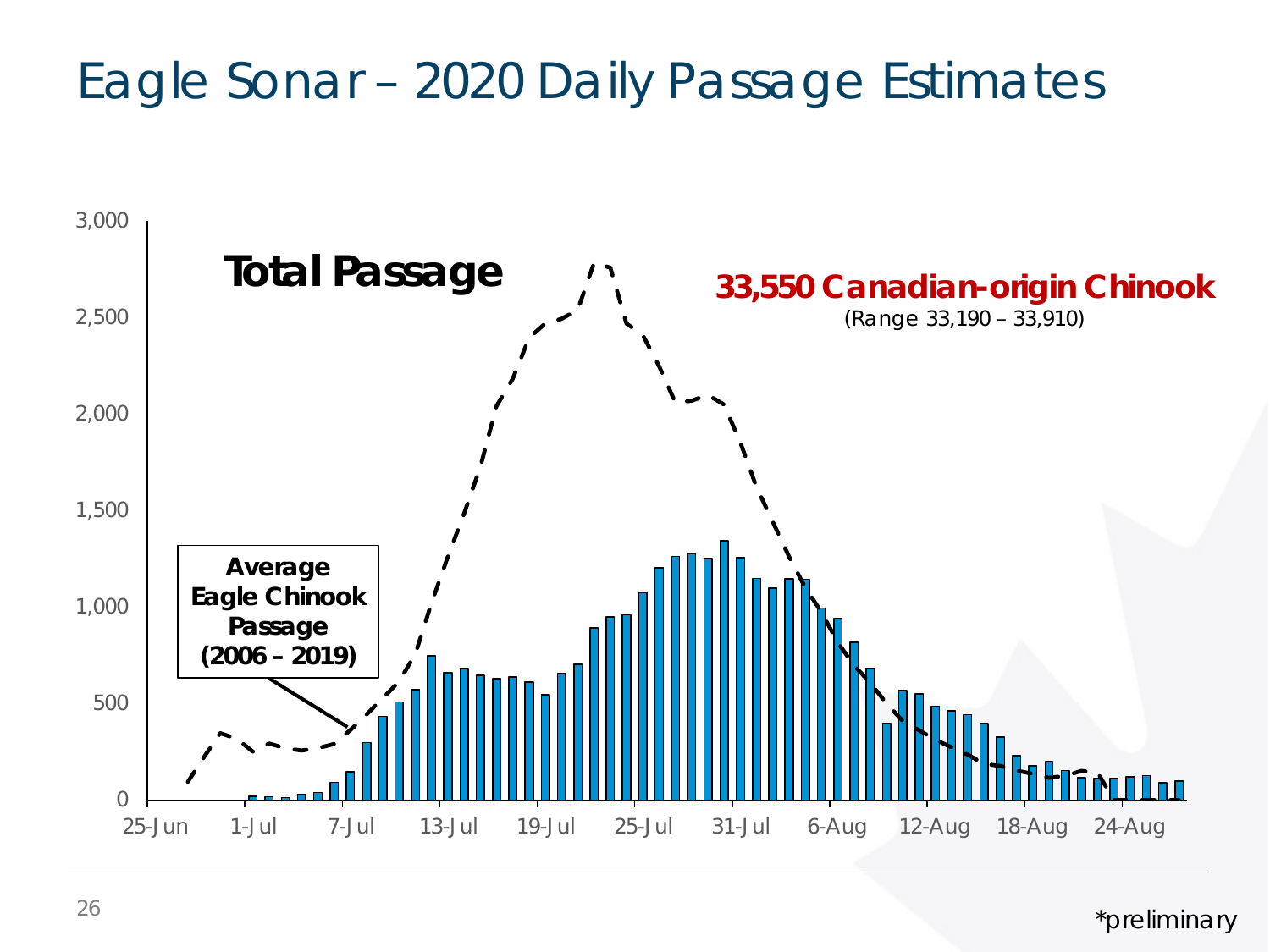## Estimated Total Run Size Mainstem Canadian-Origin Chinook

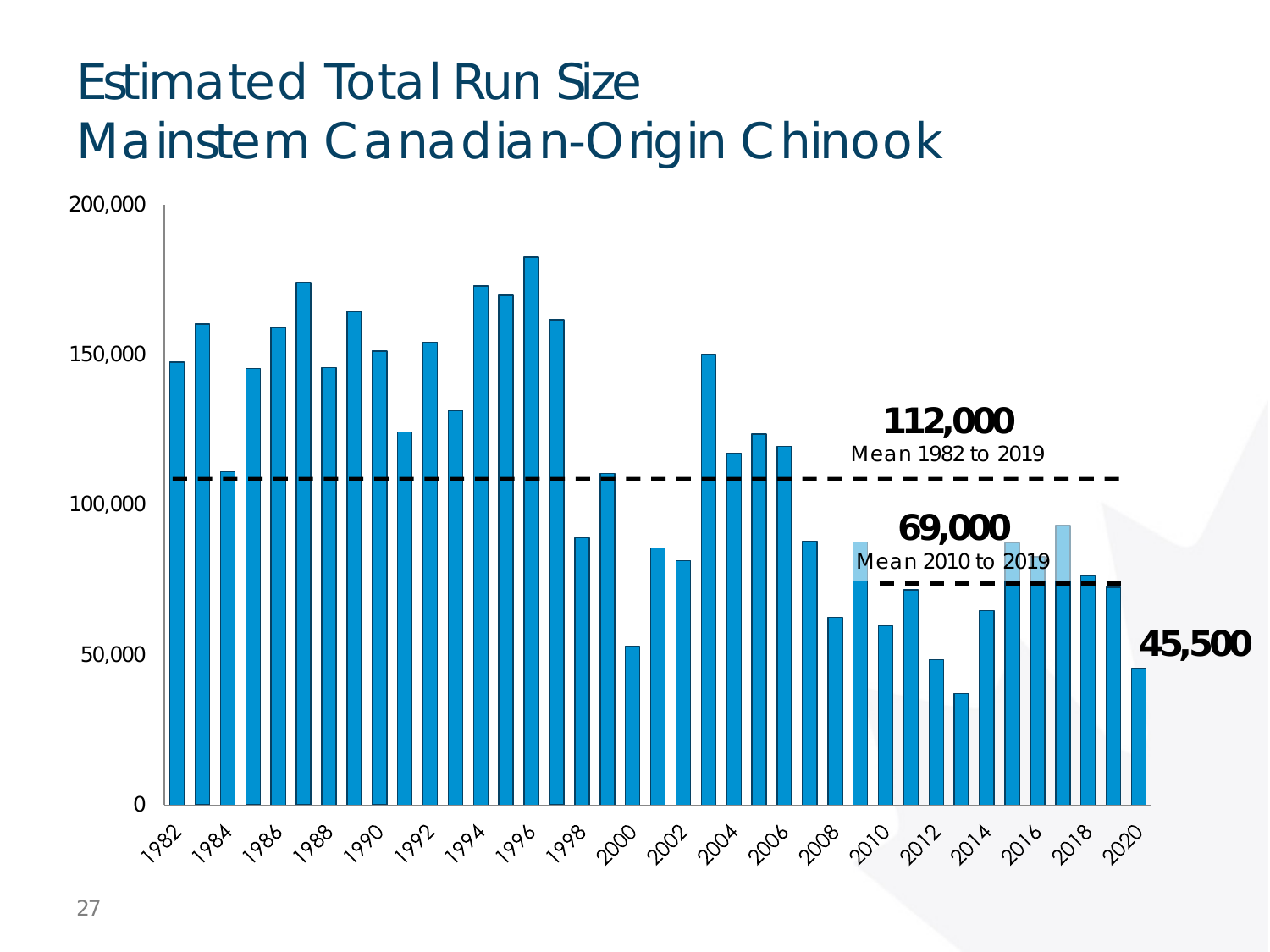# Estimated Spawning Escapement Mainstem Canadian-Origin Chinook

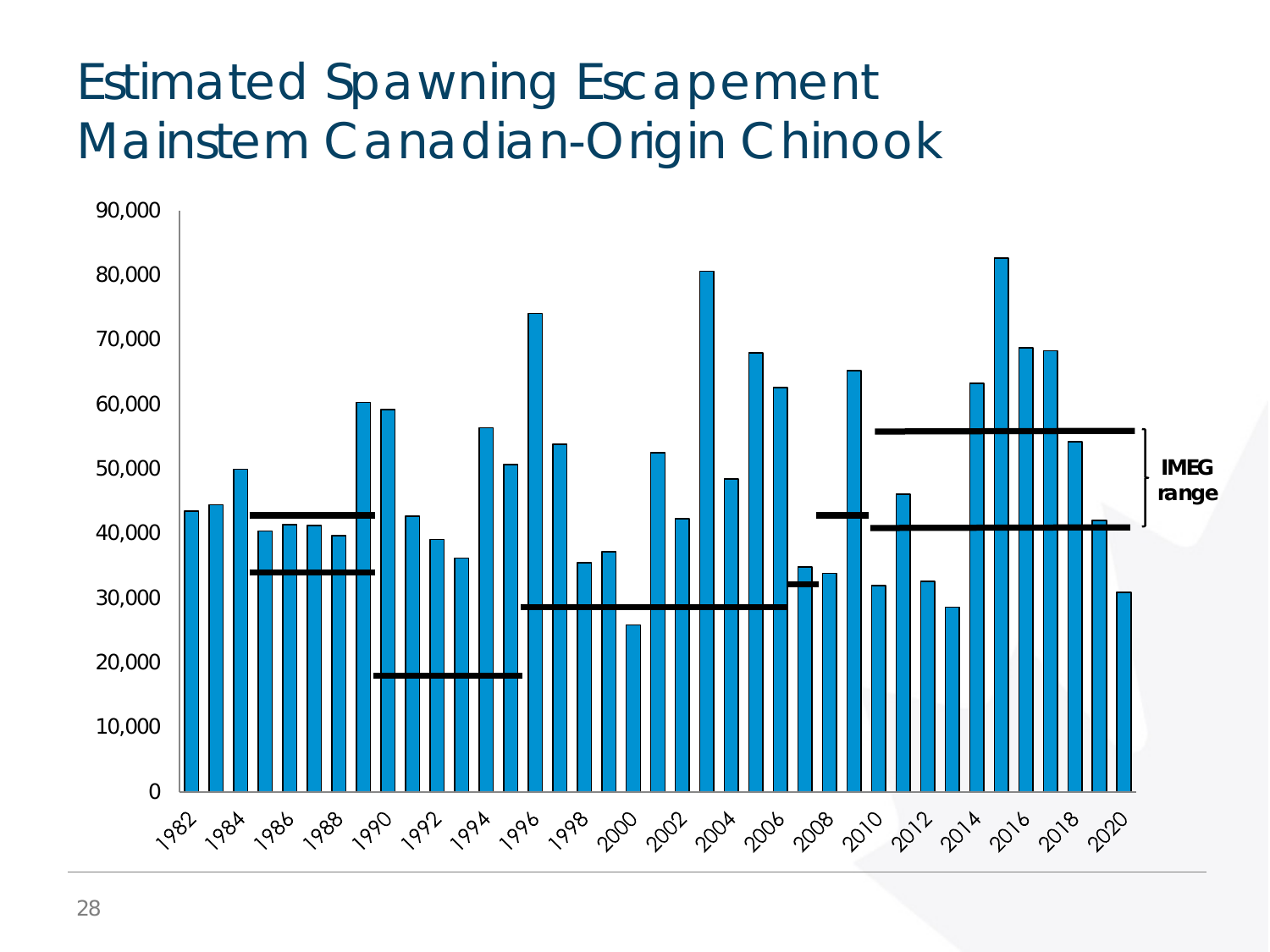## Estimated Harvest and Spawning Escapement Mainstem Canadian-Origin Chinook

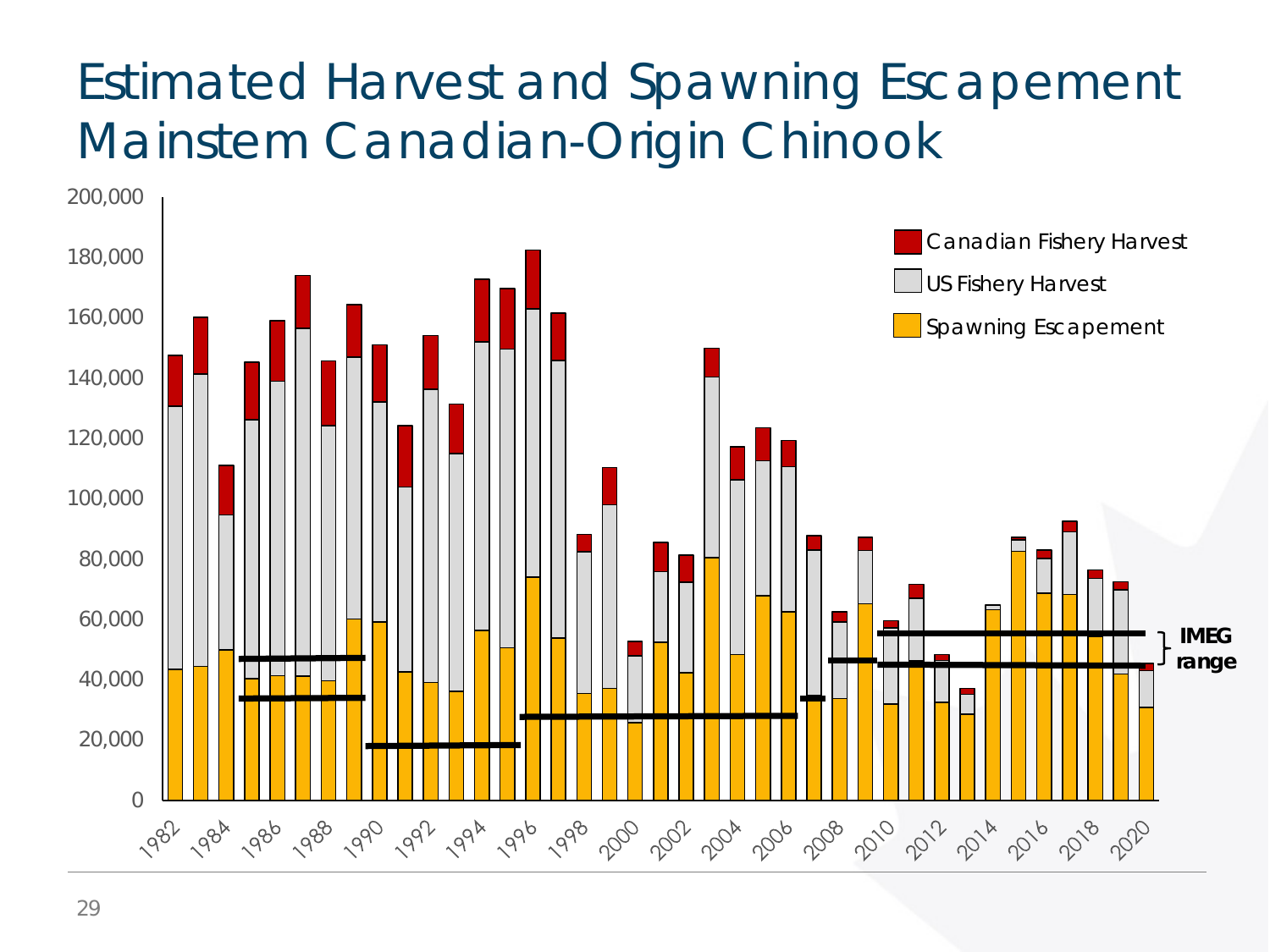#### Yukon Mainstem Assessment Summary

| <b>Project</b>                            | 2020 Passage | <b>Relative</b><br>to<br>Average | <b>Years of</b><br><b>Operation</b> | <b>Run Timing</b><br>(Days Late) |
|-------------------------------------------|--------------|----------------------------------|-------------------------------------|----------------------------------|
| <b>Pilot Station Sonar</b><br>(CA-origin) | 77,000       | 91%                              | 26                                  | 6                                |
| <b>Eagle Sonar</b>                        | 33,550       | 56%                              | 16                                  | 3                                |
| <b>Klondike Sonar</b>                     | 470          | $\star$                          | $\overline{4}$                      | $\star$                          |
| <b>Pelly Sonar</b>                        | 5,576        | 71%                              | 5                                   | $\overline{4}$                   |
| <b>Big Salmon Sonar</b>                   | 1,574        | 31%                              | 16                                  | 5                                |
| <b>Whitehorse Fishway</b>                 | 216          | 18%                              | 45                                  | 6                                |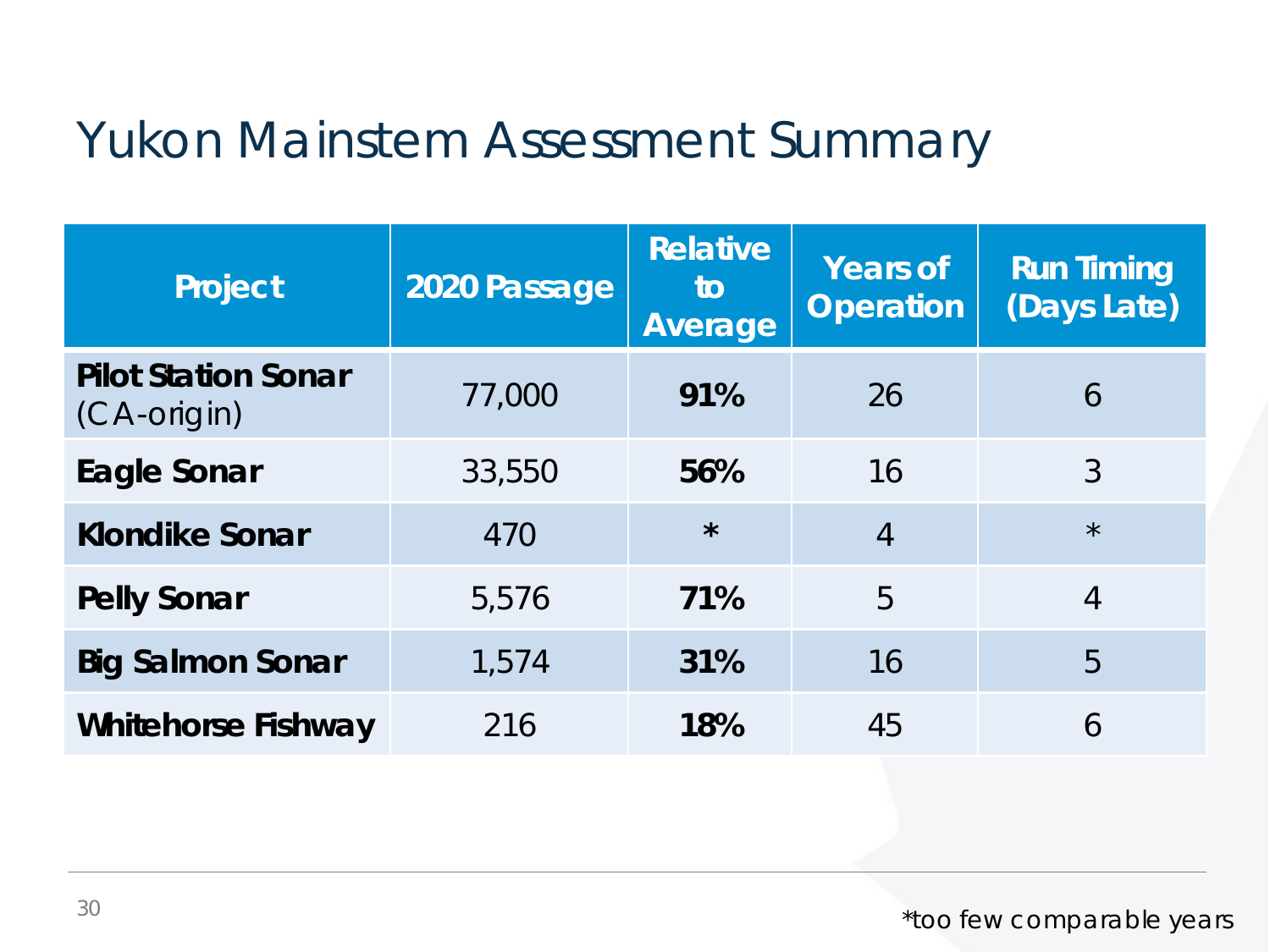## Chinook Age Composition by Year Eagle Sonar

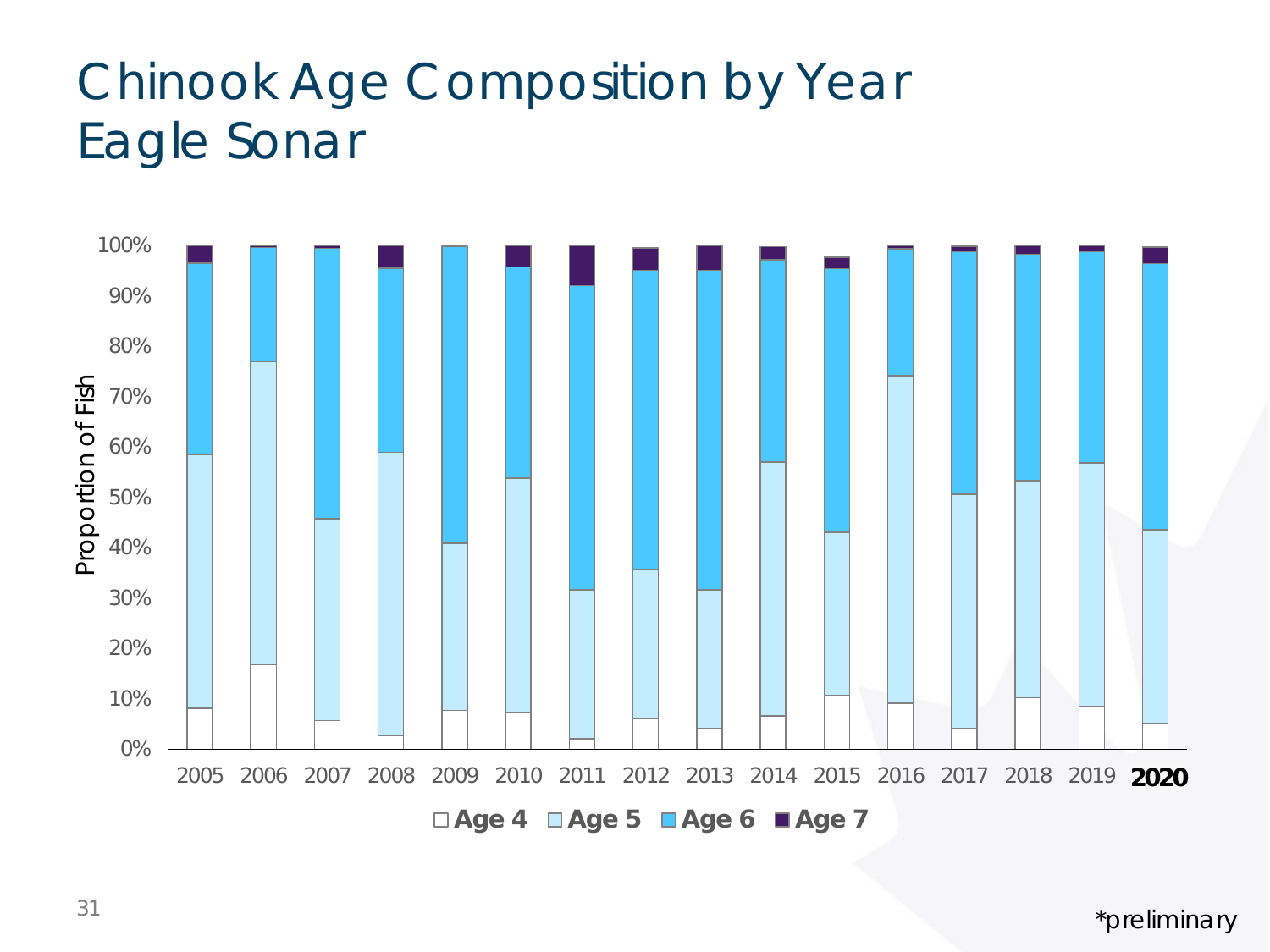## Chinook Female / Male Composition by Year Eagle Sonar

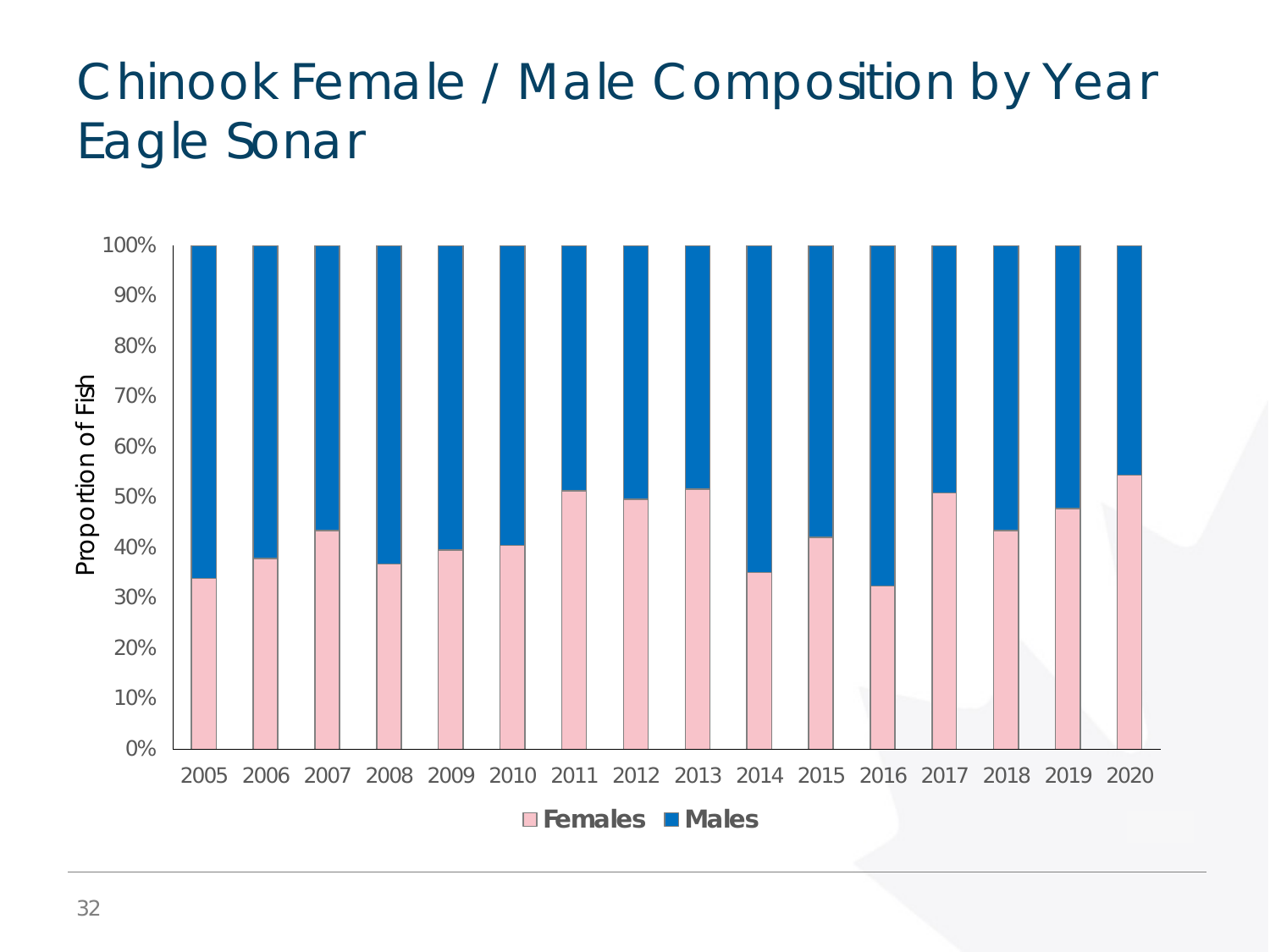### Chinook Female/Male Average Length Eagle Sonar

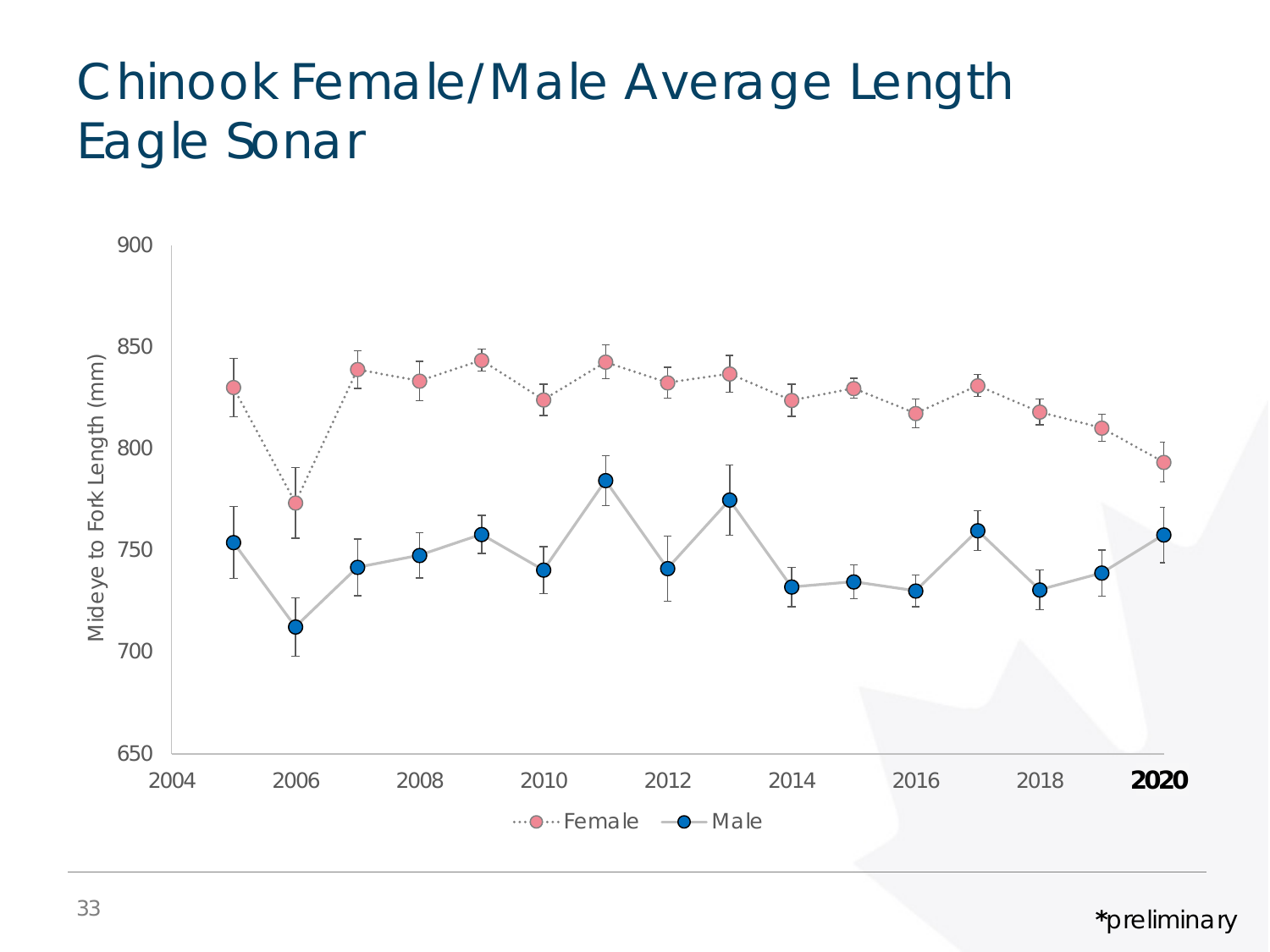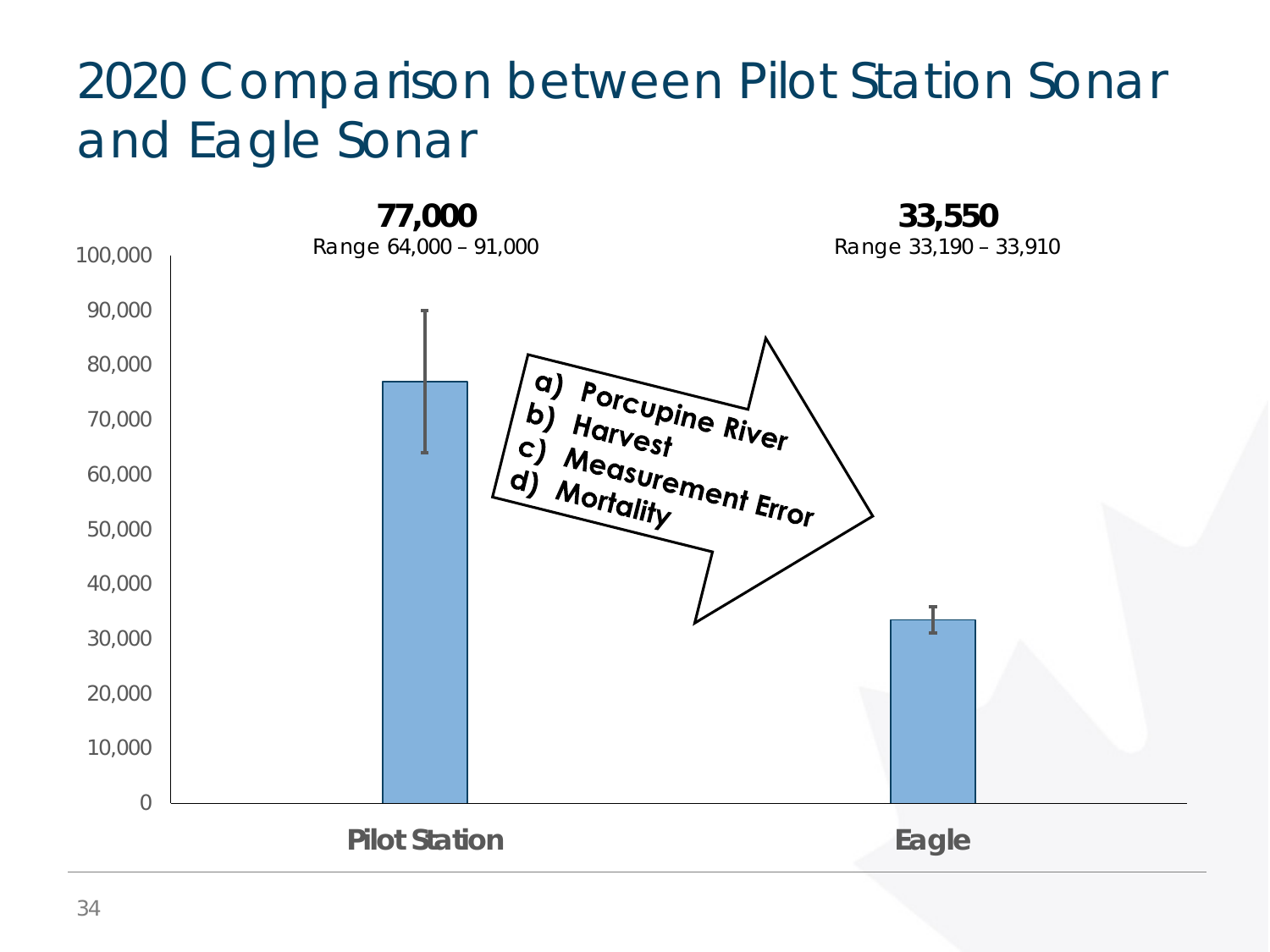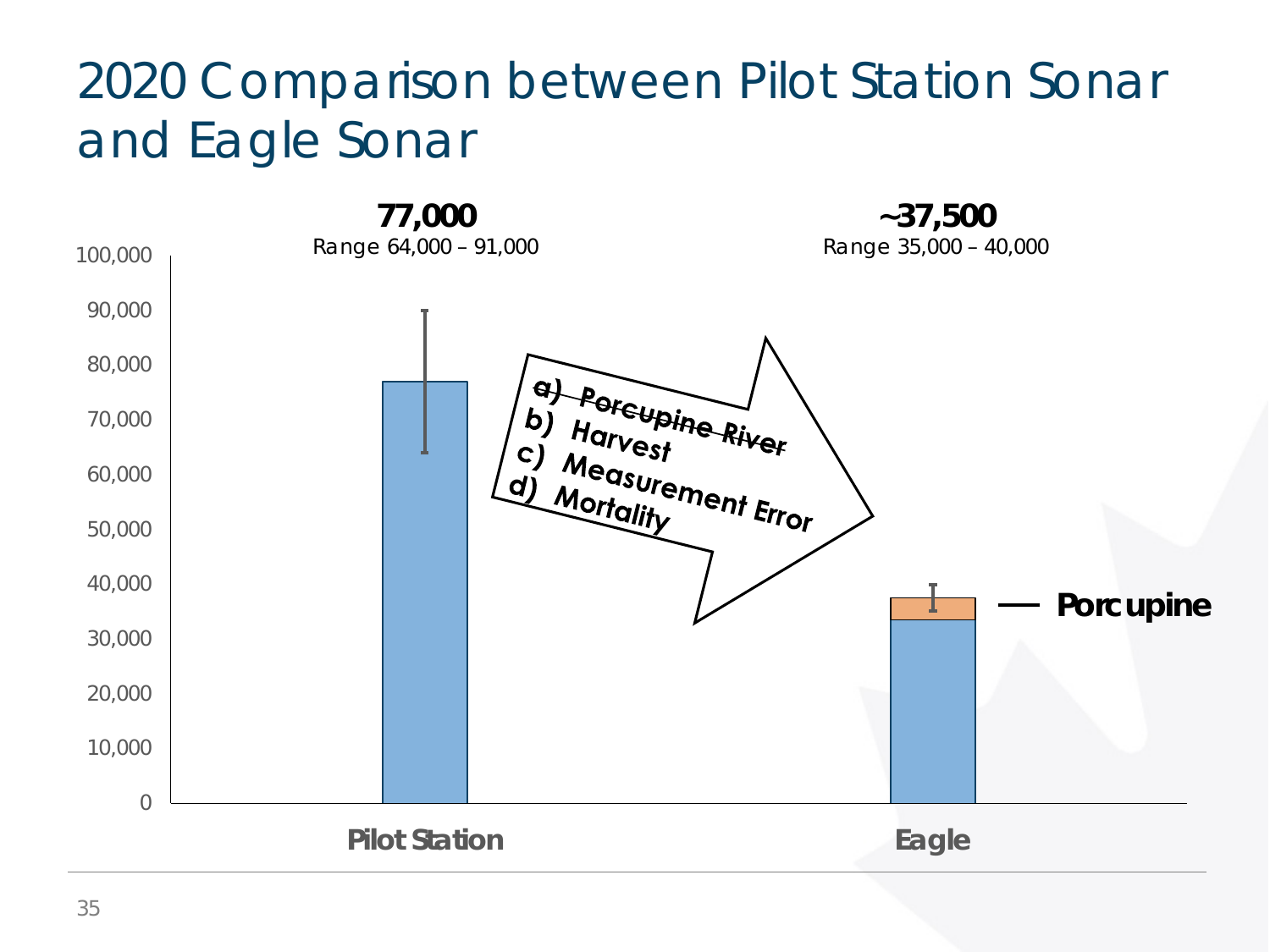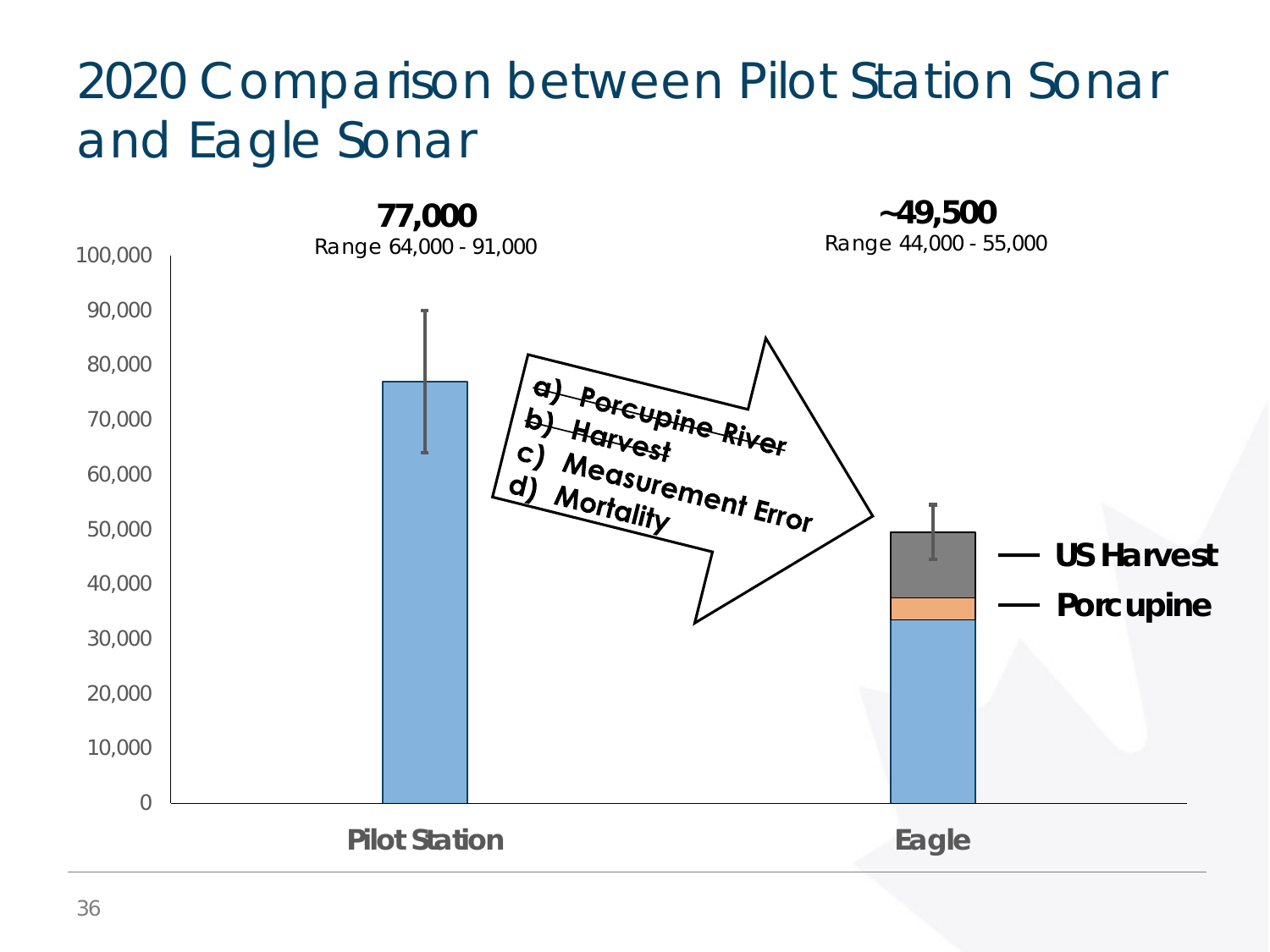|                                                               | <b>Point Estimate</b> |
|---------------------------------------------------------------|-----------------------|
| Eagle Sonar Passage                                           | 33,550                |
| <b>Porcupine River</b>                                        | 4,000                 |
| <b>US Fishery Harvest</b>                                     | 12,170                |
| <b>Total CA-origin Run Estimate</b><br>(Mainstem & Porcupine) | 49,720                |
| <b>Pilot Station Sonar Passage</b>                            | 77,000                |
| <b>Fate not Determined</b>                                    | 27,280                |
|                                                               |                       |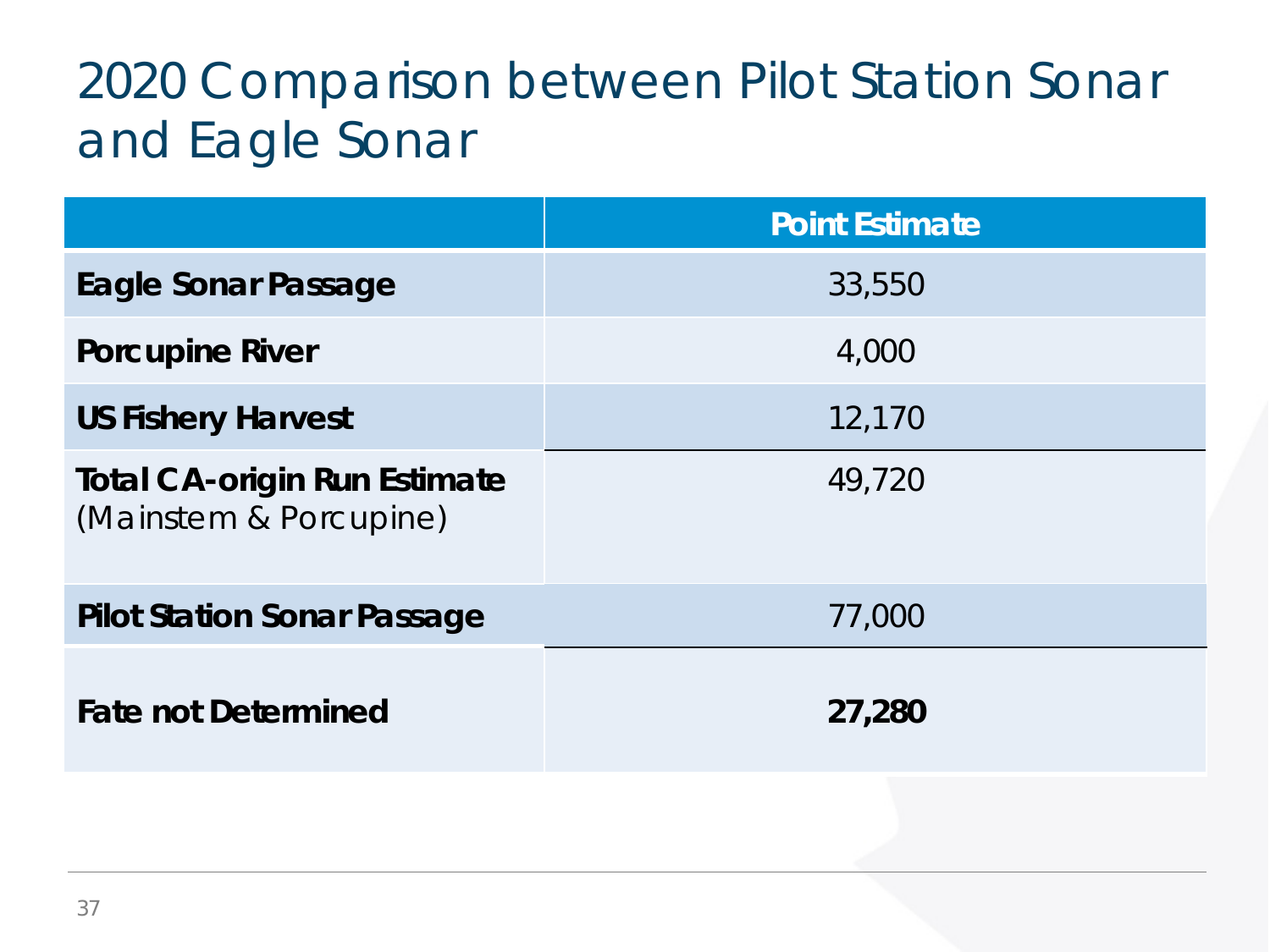### Comparison of Pilot Station Sonar and Eagle Sonar by Year

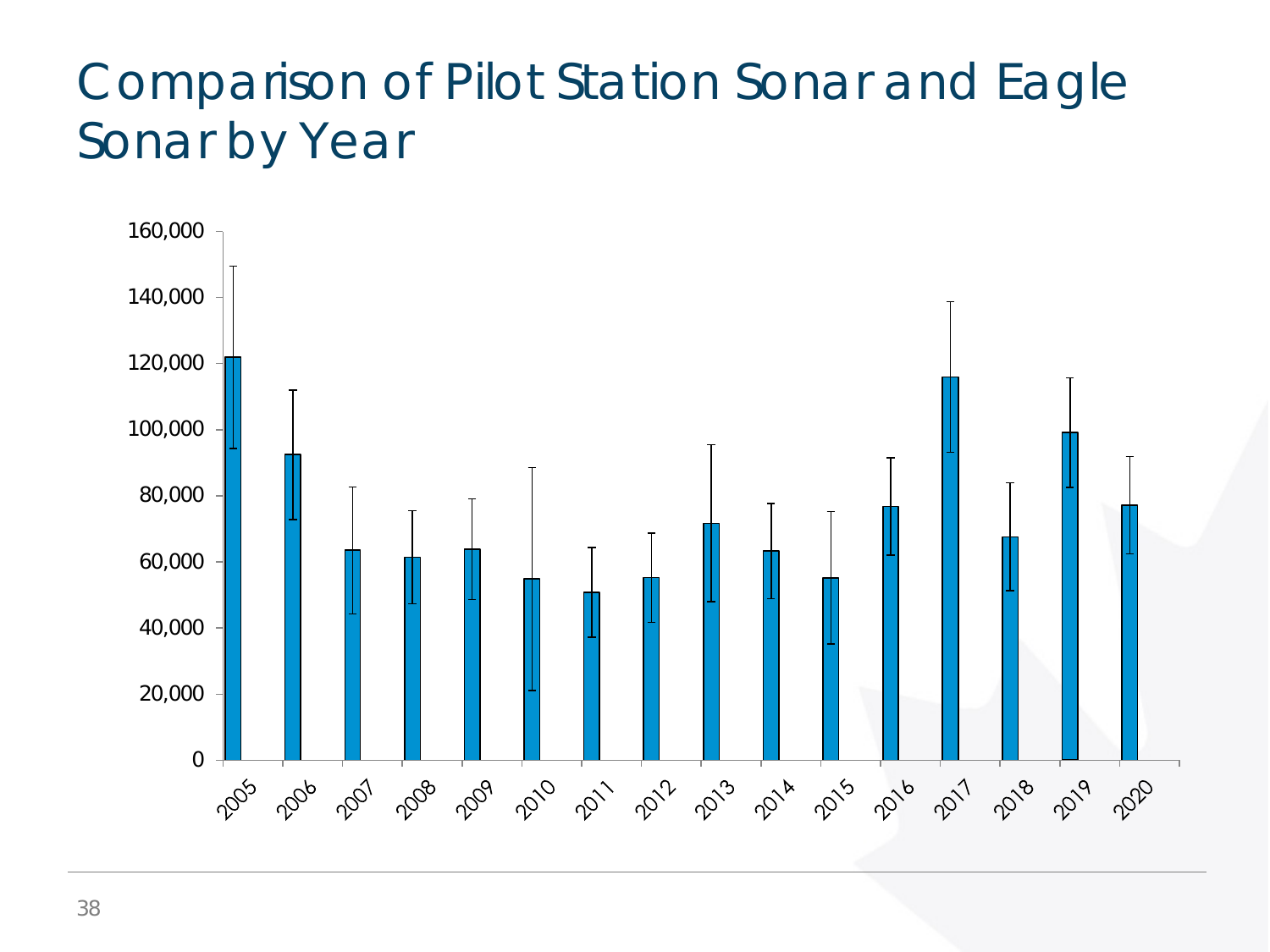## Comparison of Pilot Station Sonar and Eagle Sonar by Year

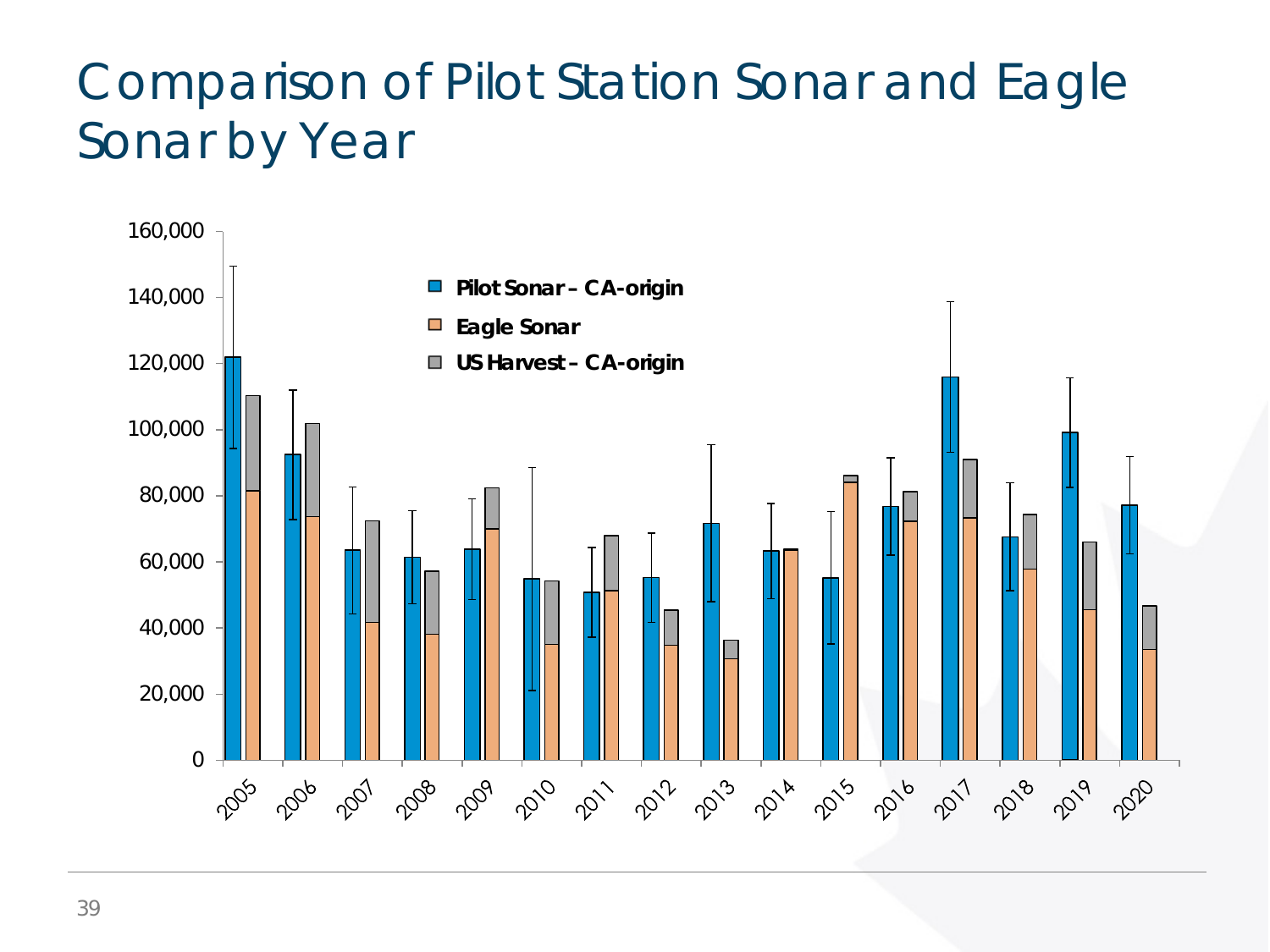## Comparison of Pilot Station Sonar and Eagle Sonar by Year



**Pilot overestimate Pilot underestimate**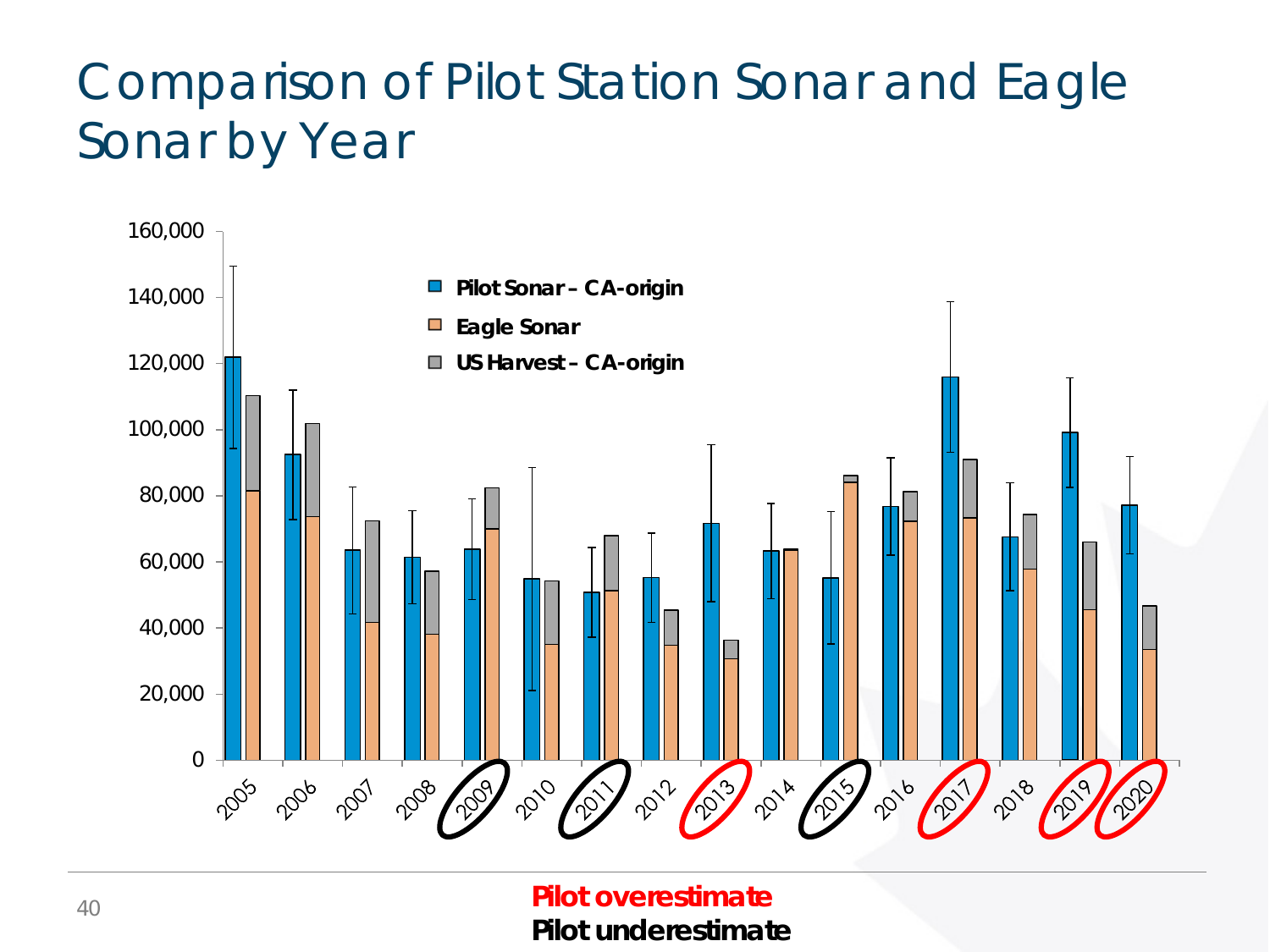#### Environmental Conditions (Canada - 2020)



#### White River – 17 Aug 2020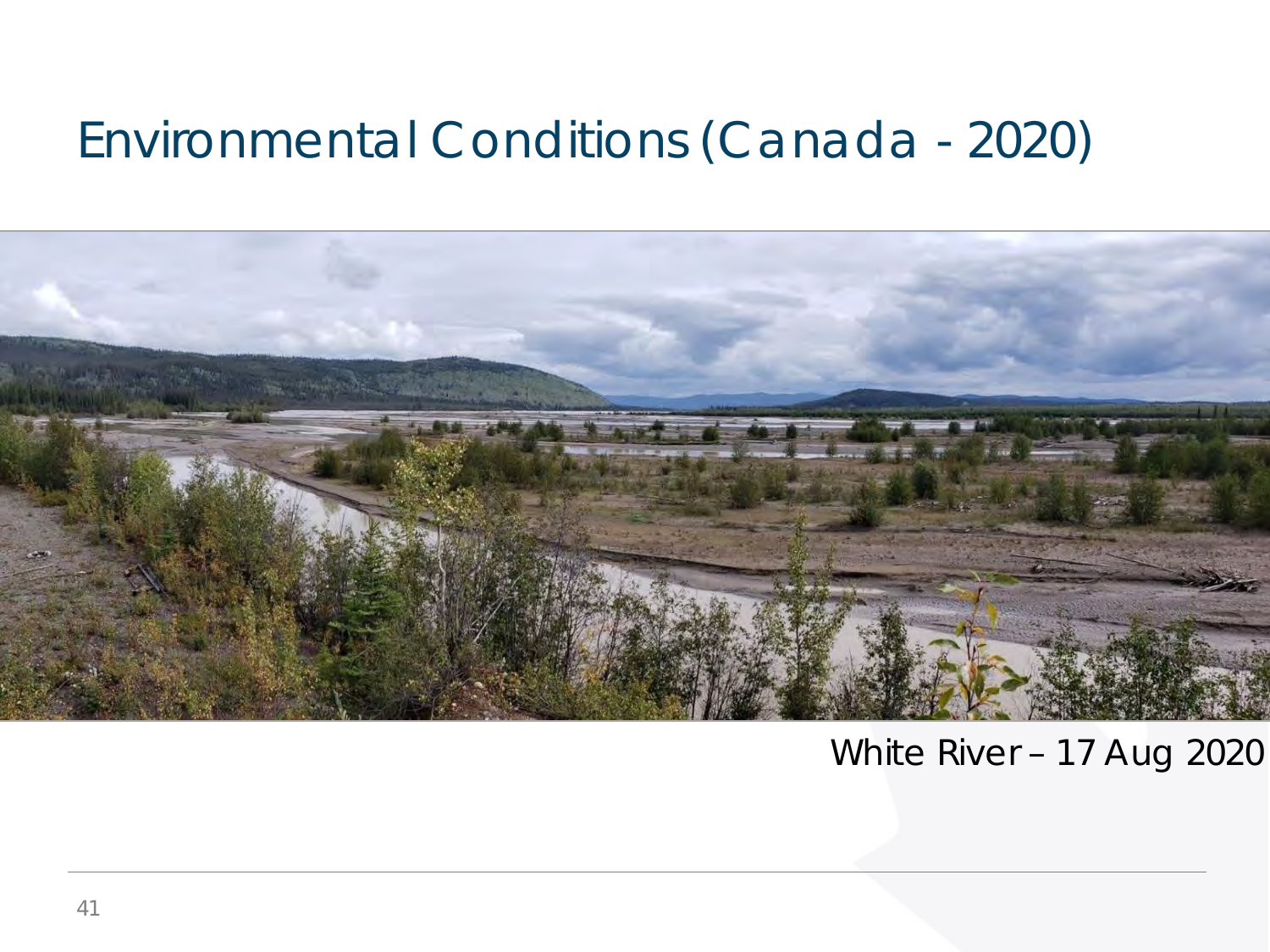## Canadian Environmental Conditions 2020

#### Lower and Middle Yukon River and Tributaries

- High water levels consistent through the Chinook migration and spawning period *(Surpassed record high levels at numerous stations).*
- Cooler than average water temperatures through July and August *(Brief spike to average or above average in late August, before returning to average temperatures).*

#### Upper Yukon River and Tributaries

- Water levels average to slightly above average *(Less notable than middle and lower river).*
- Water temperatures consistently below average through entire period

#### Porcupine River and Tributaries

- Water levels near average through migration and spawning period
- Water temperatures not available *(Air temperatures near average, following warmer than average spring).*